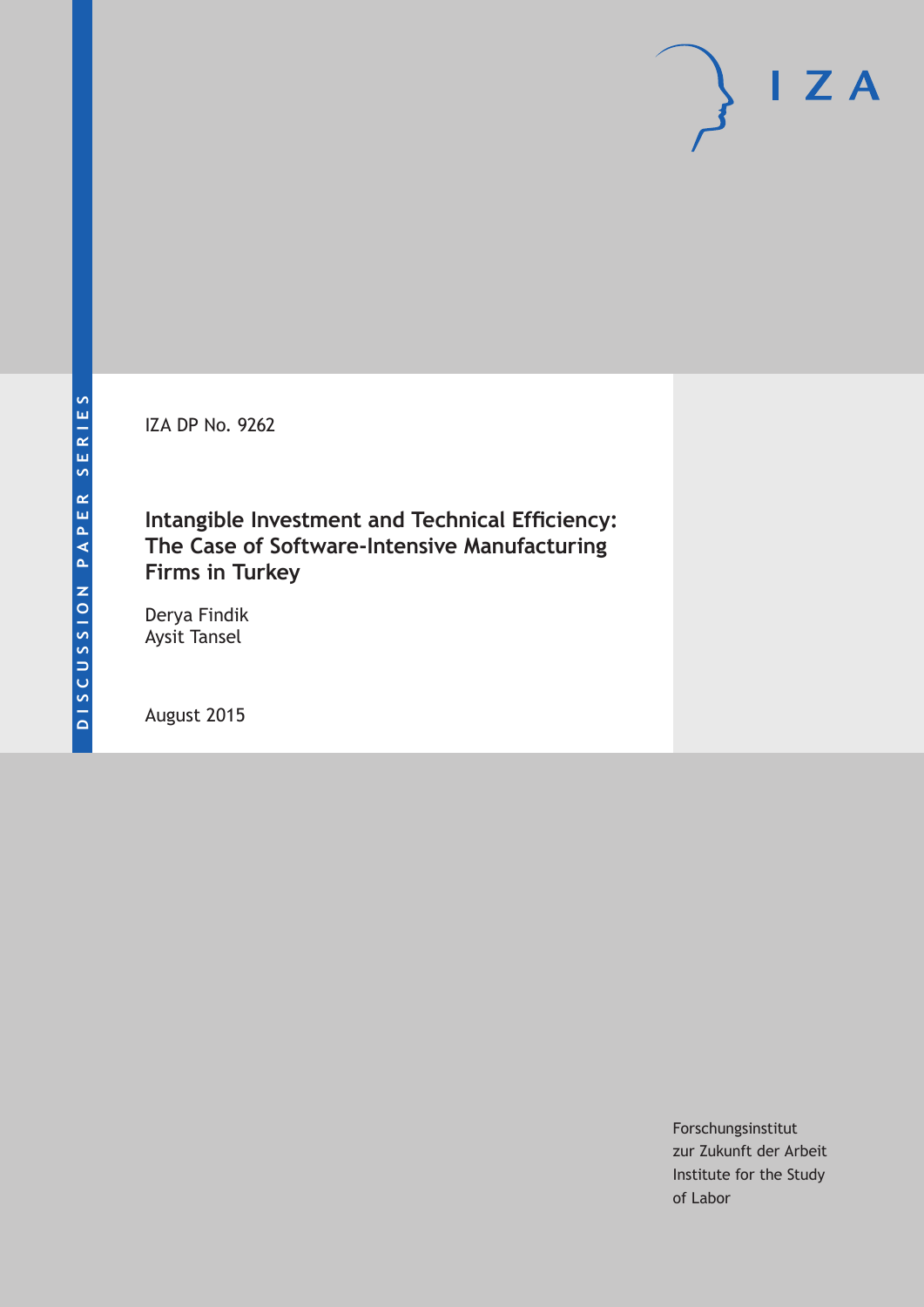# **Intangible Investment and Technical Efficiency: The Case of Software-Intensive Manufacturing Firms in Turkey**

## **Derya Findik**

*Middle East Technical University* 

## **Aysit Tansel**

*Cornell University, Middle East Technical University, IZA and ERF* 

> Discussion Paper No. 9262 August 2015

> > IZA

P.O. Box 7240 53072 Bonn Germany

Phone: +49-228-3894-0 Fax: +49-228-3894-180 E-mail: iza@iza.org

Any opinions expressed here are those of the author(s) and not those of IZA. Research published in this series may include views on policy, but the institute itself takes no institutional policy positions. The IZA research network is committed to the IZA Guiding Principles of Research Integrity.

The Institute for the Study of Labor (IZA) in Bonn is a local and virtual international research center and a place of communication between science, politics and business. IZA is an independent nonprofit organization supported by Deutsche Post Foundation. The center is associated with the University of Bonn and offers a stimulating research environment through its international network, workshops and conferences, data service, project support, research visits and doctoral program. IZA engages in (i) original and internationally competitive research in all fields of labor economics, (ii) development of policy concepts, and (iii) dissemination of research results and concepts to the interested public.

IZA Discussion Papers often represent preliminary work and are circulated to encourage discussion. Citation of such a paper should account for its provisional character. A revised version may be available directly from the author.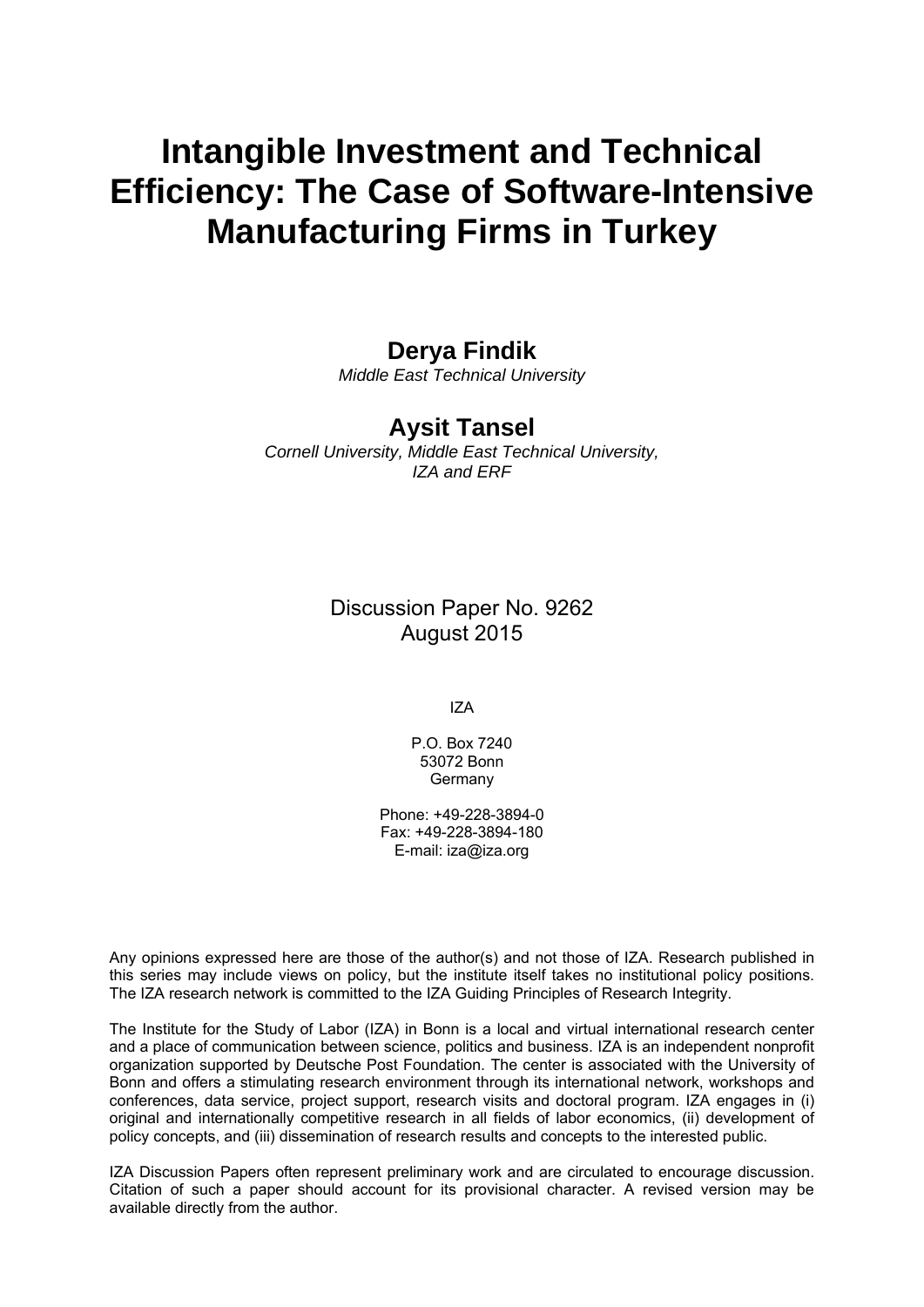IZA Discussion Paper No. 9262 August 2015

## **ABSTRACT**

## **Intangible Investment and Technical Efficiency: The Case of Software-Intensive Manufacturing Firms in Turkey\***

This chapter analyzes the effect of intangible investment on firm efficiency with an emphasis on its software component. Stochastic production frontier approach is used to simultaneously estimate the production function and the determinants of technical efficiency in the software intensive manufacturing firms in Turkey for the period 2003-2007. Firms are classified based on the technology group. High technology and low technology firms are estimated separately in order to reveal differentials in their firm efficiency. The results show that the effect of software investment on firm efficiency is larger in high technology firms which operate in areas such as chemicals, electricity, and machinery as compared to that of the low technology firms which operate in areas such as textiles, food, paper, and unclassified manufacturing. Further, among the high technology firms, the effect of the software investment is smaller than the effect of research and development personnel expenditure. This result shows that the presence of R&D personnel is more important than the software investment for software intensive manufacturing firms in Turkey.

JEL Classification: L21, L22, L23, L25

Keywords: intangible assets, software investment, efficiency, software intensive firms, stochastic frontier analysis, production function, firms, Turkey

Corresponding author:

 $\overline{a}$ 

Aysit Tansel Department of Economics Middle East Technical University 06531 Ankara **Turkey** E-mail: atansel@metu.edu.tr

<sup>\*</sup> This paper is based on Derya Findik's PhD thesis prepared under the supervision of Prof. Dr. Aysit Tansel at the Science and Technology Policy Studies Program, METU. Derya Findik would like to thank Erkan Erdil, Erol Çakmak, Semih Akçomak, and Funda Başaran for helpful comments on her PhD thesis. Thanks are also due to the staff of the Turkish Statistical Institute for their kind help in implementing this study. They allowed use of the data on their premises. Any errors are our own.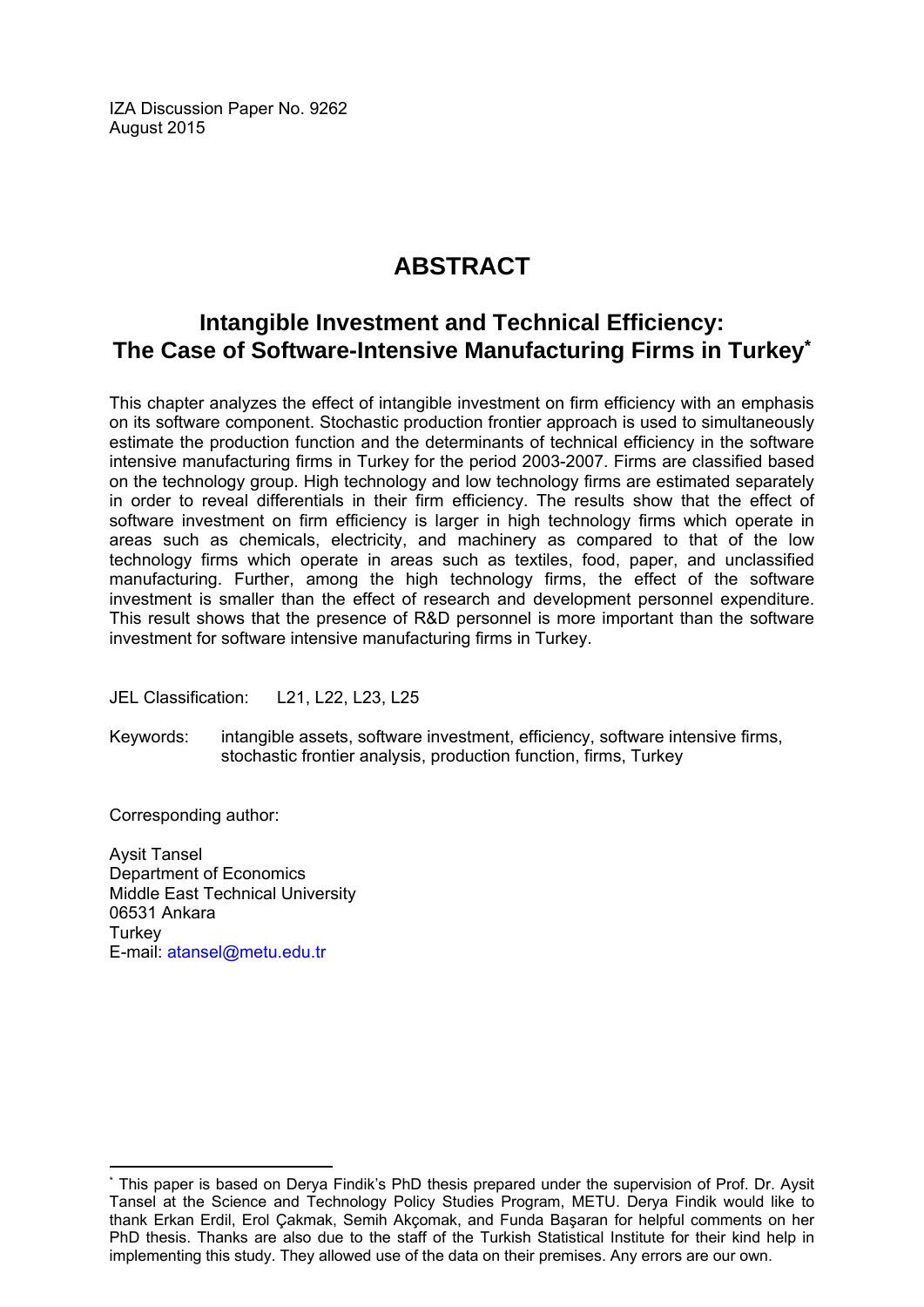#### **INTRODUCTION**

In recent years, the share of investment in intangible assets of the firms in manufacturing industries increased in most of the EU countries while the share of investment in tangible capital has decreased (Corrado,Haskel, Jona-Lasinio & Iommi, 2013). Intangible investment is defined as "the claims on future benefits that do not have a physical or financial embodiment"(Lev,2000). Many authors proposed different ways of classifying the intangible assets (van Ark & Piatkowski, 2004; Young,1998; Vosselman,1998; MERITUM, 2002; Oliner, Sichel & Stiroh, 2008; Hulten & Hao, 2008; Cummins, 2005). A more recent classification is proposed by Corrado, Hulten & Sichel (2009). According to him, there are three main components of intangibles. These are computerized information, scientific and creative property, and economic competencies. The computer software and computerized databases are in the first group. The second group includes science and engineering R&D, mineral exploration, copyrights and license costs, and other activities for product development such as design and research. The third group emphasizes the "soft" part of the intangible assets, such as brand equity, firm specific human capital, and organizational structure.

Studies that focus on the link between intangible investments and productivity found that intangible investments increase the productivity (Oliner et al. 2008; Corrado et al. 2009, Bosworth &Triplett, 2000; van Ark, Hao, Corrado & Hulten, 2009; Park & Ginarte, 1997). However, there is little evidence on the effect of intangible investments on firm efficiency (Becchetti, Bedoya & Paganetto, 2003). In this chapter, we analyze the effects of software investment and R&D personnel expenditure which are components of intangible investment on firm efficiency in Turkey. We consider the software intensive manufacturing firms in Turkey for the period 2003-2007. We observed two main trends. First, the number of firms making software investment decreased during the period investigated. Second, firms which already make software investment became more software-intensive. The main question asked is the increase in the intensity of software investment results in efficiency gains for the Turkish manufacturing firms. We also included R&D personel expenditure as another component of intangible investment in this chapter.

This chapter is organized as follows: Background section provides the review of literature on intangible investment of the firms. Model section explains the specifications of the production function and the technical efficiency. In this chapter, we also provide an extant review of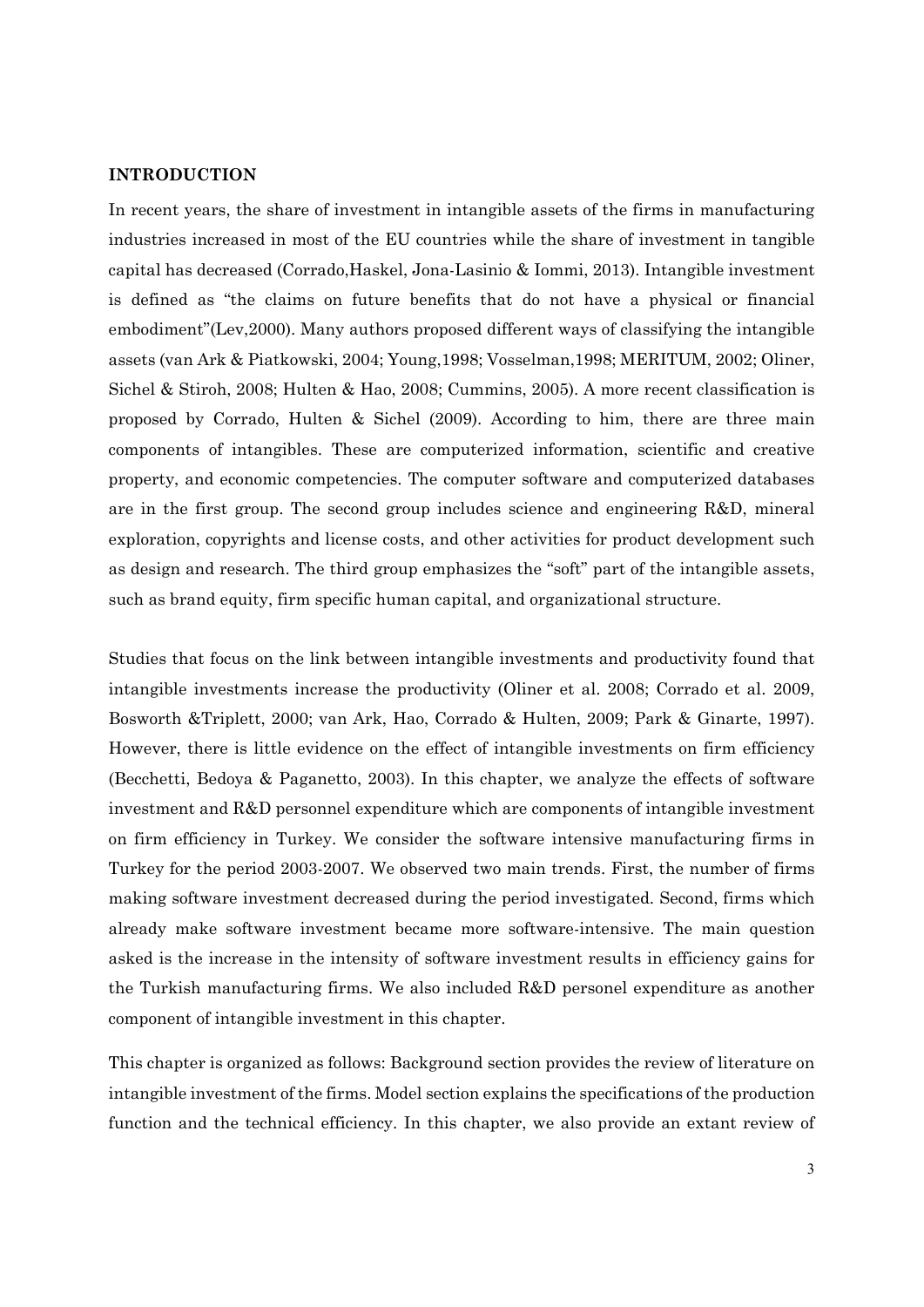literature on determinants of technical efficiency. The other section is devoted to data and methodology. We, then discuss empirical results. The last section introduces concluding remarks.

#### **BACKGROUND**

The 1970s marks the beginning of a period referred to as post-Fordist Era. This period is characterized with a transition from manufacturing based economy to services based economy. This change has resulted in a shift from tangible assets such as physical, financial, and human to the intangible ones in the production process (Shapiro & Varian, 2013). The history of the concept of intangible investment dates back to Machlup (1962). He conceived the knowledge as an intangible asset and emphasized the difficulties in isolating the effects of intangible investment on the knowledge producing industries. Therefore, the much of the concern with the intangible asset is related to their identification and the measurement.

Intangible investment refers to investment in human capital such as education and socialization activities (Webster,1999). Adams & Oleksak (2010) consider the intangible assets such as the personal networks, reputation, or innovation capability and refer to them as "invisible assets". More recently, the definition of intangible assets is broadened to include software and databases, research and development activities, intellectual property rights, human capital, and organizational structure.

Empirical studies that use intangible investment as a production factor increased since the 2000s. Jalava & Pohjola (2008) found the positive effect of intangible investment on Finnish economy by using non-financial business sector data and emphasized the increasing role of the quality of the investment rather than the quantity in the economic growth. The positive effect of intangible investment on economic growth is also observed in cross country studies. Van ark et al.(2009) used the computerized information, innovative property, and economic competencies to proxy the intangibles and found that the combined effect of these variables accounts for a quarter of labour productivity growth in the US and several countries in the EU. Park & Ginarte(1997) analyzed another component of the intangibles, namely intellectual property rights (IPRs). They found that IPRs directly affect inputs such as research and development expenditure and physical capital.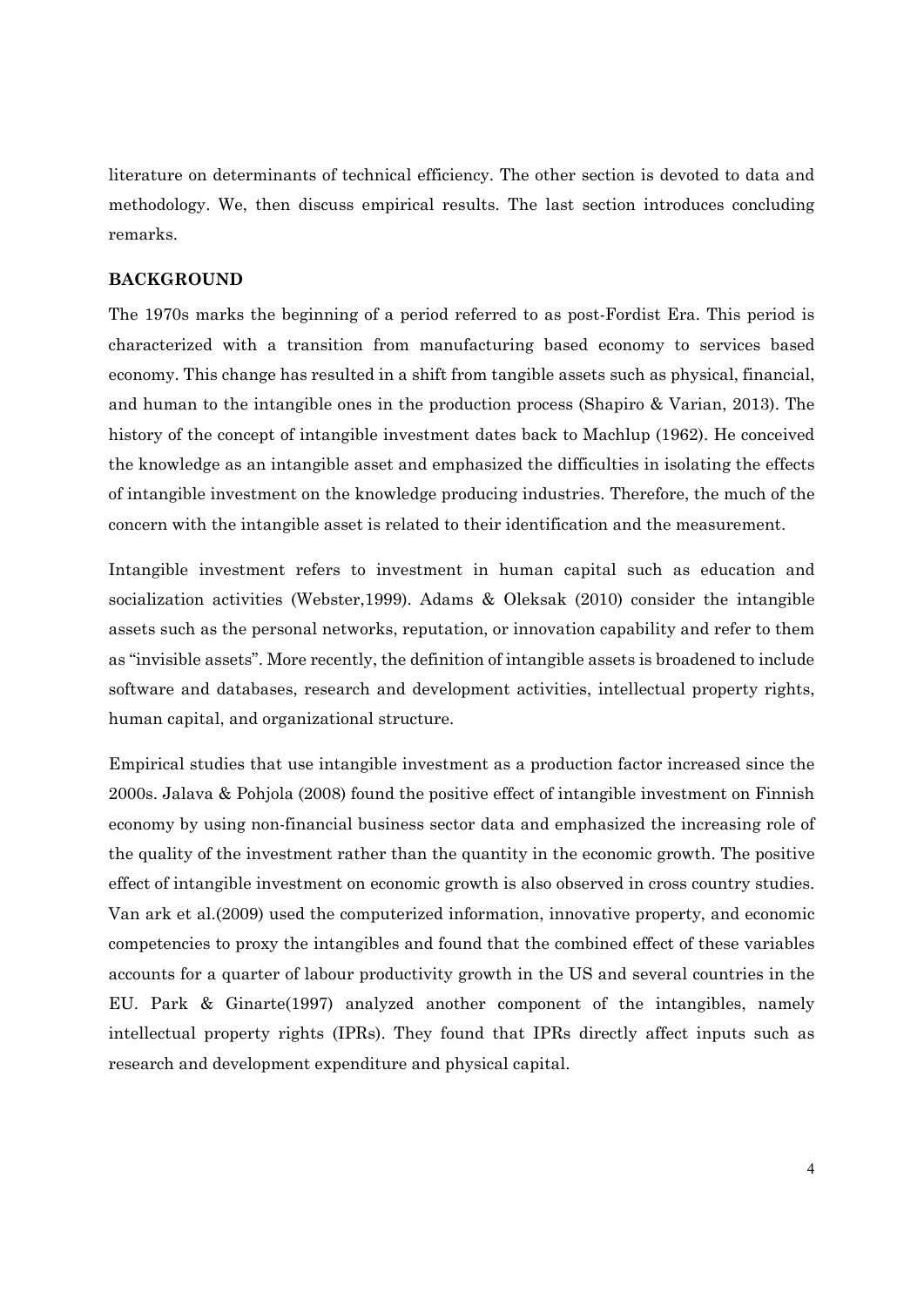Other components of intangible investments received considerable attention in the literature. The software investment as productive asset was not considered often (Basu & Fernald, 2007). In recent years, this component became capitalized as an expenditure in order to observe its contribution to GDP. According to Borgo, Goodridge, Haskel & Pesole (2013) asset training, design, and software have the largest shares in knowledge spending especially in the services sector in UK, while R&D has only a small share. Further, Becchetti et al. (2003) found that software investment has a complementary effect on skilled labour and increases both labour productivity and the firm efficiency. When ICT is considered as a general purpose factor, ICT investment could also facilitate firm efficiency. Castiglione & Infante (2014) have observed that positive effect of ICT on technical efficiency of Italian firms manufacturing firms during the period 1995-2006. The effect of ICT on technical efficiency is much stronger for the firms that make changes in their organizational structure, that invest in research and development and that are open to international markets. In a similar vein, Dimelis & Papaioannou (2014) examined the diffusion of ICT in manufacturing and services sectors in EU for the period 1995-2005. In their study, ICT variable is decomposed into three factors such as computing equipment, communications' equipment, and software. They found that software and communications equipment have a strong negative effect on technical efficiency and this effect remain robust after controlling the degree of market regulation. Further, Berghall (2014) have found that new ICT technologies improve the performance of Finnish industries that lag behind the frontier. When industry and time effects are controlled for, ICT has a significant effect on technical efficiency during the period 1986-2003 in Finnish industry.

#### **MODEL**

We use stochastic production frontier approach to simultaneously estimate the production function and the determinants of technical efficiency. The stochastic frontier model with panel data specification is given by

$$
y_{it} = \alpha + \sum \beta_x x_{kit} + \varepsilon_{it}
$$
 (1)

$$
\varepsilon_{ii} = V_{ii} - U_{ii}
$$
  
\n
$$
t = 1,...,T \qquad i = 1,2,...,N
$$
 (2)

$$
U_{it} \ge 0 \tag{3}
$$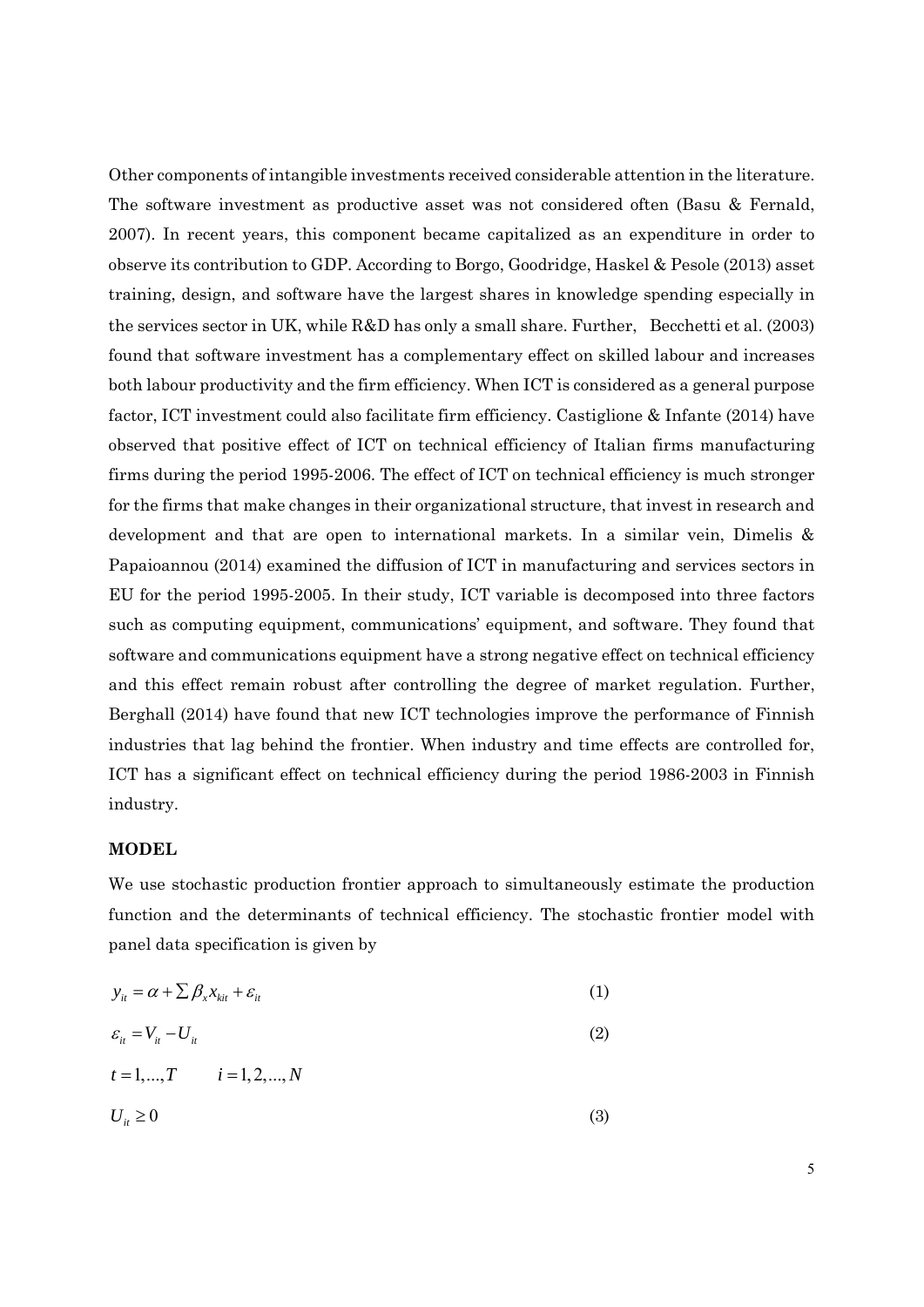Where  $y_i$  and  $x_{ki}$  are the output and the vector of inputs of firm *i* at time *t* .  $\beta$  is the vector of unknown parameters,  $V_{it}$  and  $U_{it}$  are independent, unobservable random variables. Accordingly,  $V_i$  indicates statistical noise which is normally distributed with mean zero and variance  $\sigma_{\nu}^2$  and the  $\sigma_{\mu}^2$ .  $U_{\mu}$  is the non-negative random variable associated with technical inefficiency and it is allowed to vary over time.  $U_i$  can be described as:

$$
U_{it} = \left\{ \exp\left[-n(t-T)\right] \right\} U_{it} \tag{4}
$$

Where  $n_{it}$  is an unknown parameter to be estimated and  $U_{it}$  are independent and identically distributed non-negative random variables.

#### **Production Function**

In this study, four types of variables are used to estimate production function which is in translog form. These are capital, labor, raw material, and energy. Table 6 displays the variable definitions.

 $\ln Y_{i} = \beta_0 + \beta_1 t + \beta_2 t^2 \beta_3 \ln(K_{i} t) + \beta_4 \ln(L_{i} t) + \beta_5 \ln(RM_{i} t) + \beta_6 \ln(E_{i} t) + \beta_7 \ln(K_{i} t)^2 + \beta_8 \ln(E_{i} t)^2 + \beta_9 \ln(L_{i} t)^2 + \beta_{10} \ln(RM_{i} t)^2$  $+\beta_{11} \ln(K_{ii}) \ln(L_{ii}) + \beta_{12} \ln(K_{ii}) \ln(RM_{ii}) + \beta_{13} \ln(K_{ii}) \ln(E_{ii}) + \beta_{14} \ln(L_{ii}) \ln(RM_{ii}) + \beta_{15} \ln(L_{ii}) \ln(E_{ii}) + \beta_{16} \ln(RM_{ii}) \ln(E_{ii})$  $+\beta_{17} \ln(K_{it})t + \beta_{18} \ln(E_{it})t + \beta_{19} \ln(RM_{it})t + \beta_{20} \ln(L_{it})t + v_{it} - u_{it}$ 

$$
t = 1, ..., T \quad i = 1, ..., N \tag{5}
$$

Where  $Y_{it}$  is the real output firm i in year t,  $K_{it}$  is the capital stock measured by depreciation allowances in year t,  $E_{ii}$  is the electricity and fuel purchased by firm i in year t,  $RM_{ii}$  is the total value of intermediate goods used in the production of inputs by firm i in year t. Time variable indicates technological change.  $v_i$  indicates random errors that are independently and identically distributed with  $N(0, \sigma_v^2)$  and  $u_u$  represents technical inefficiency term following normal distribution with mean  $\mu_i$  and variance  $\sigma_u^2$ .

Capital stock variable is created based on the Perpetual Inventory Method (PIM). In the Eq.(6) below,  $K_t$  represents the capitak stock at time t.  $K_{t-1}$  indicates initial capital stock,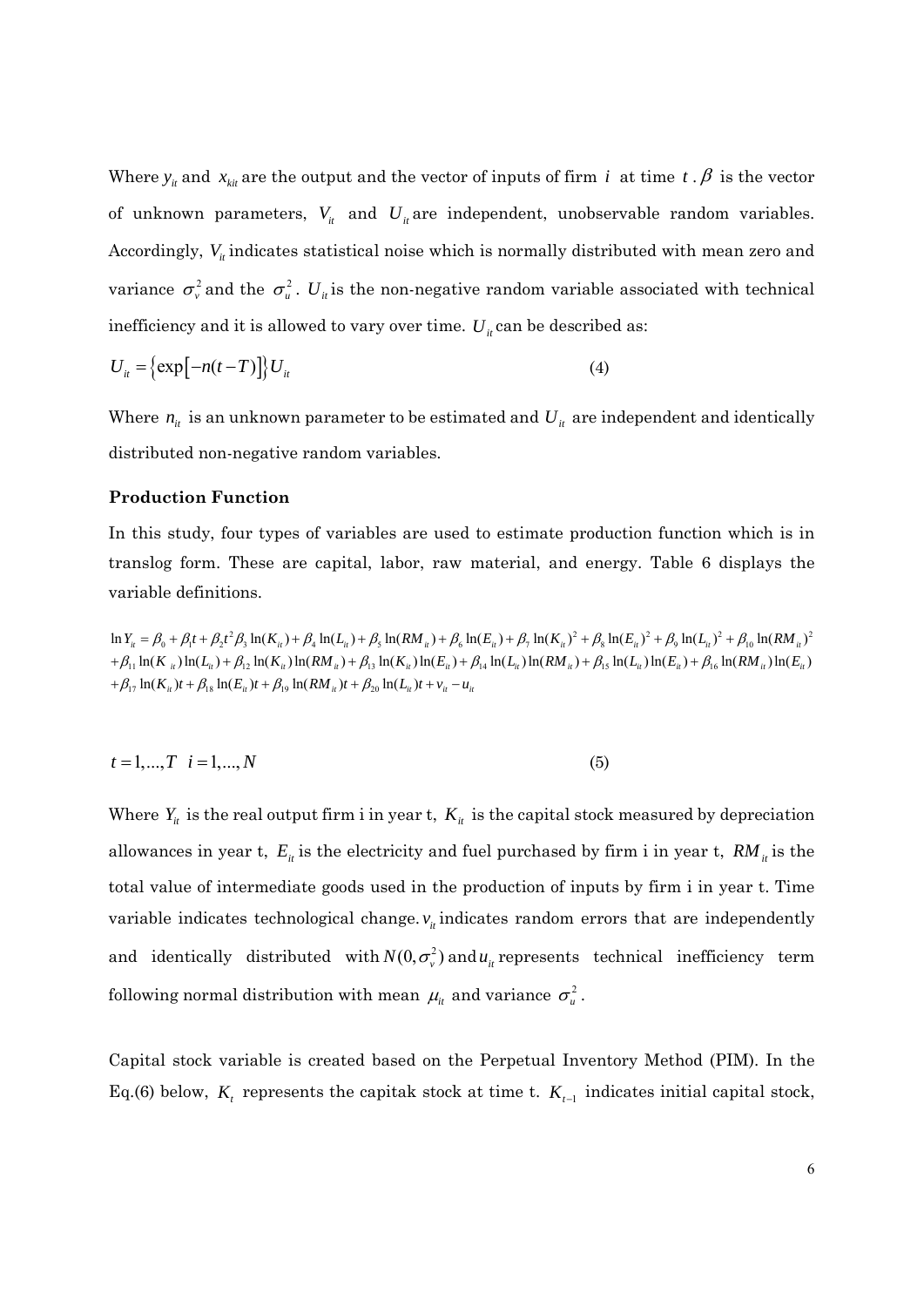*d* shows the depreciation rate and *I*<sub>i</sub> is the investment. Initial capital stock is calculated assuming that there exists permanent growth at the sum of the industrial rate of growth and the rate of depreciation.

$$
K_t = (1 - d)K_{t-1} + I_t
$$
\n(6)

Nominal values of capital stocks are deflated by the corresponding sectoral producer price indices at four digit. All variables in the production function are in the logarithmic form.

#### **Technical Efficiency Function**

Technical efficiency is defined as the distance of a firm from an efficient frontier (Battese & Coelli, 1992). The efficiency of a firm consists of two components: technical efficiency and allocative efficiency (Farrel, 1957). Technical efficiency indicates the ability of a firm to obtain maximum output from a given set of inputs. A more specific definition belongs to Koopmans (1951). Accordingly, a producer can be considered as technically efficient if the increase in the output is achieved by the reduction in at least one other output or increase in at least one input.

In this study, the inefficiency model is formed by including a list of explanatory variables that are classified as firm specific variables in order to explain the firm efficiency denoted by  $\mu_{it}$ .

 $\mu_a = \delta_0 + \delta_1$ Tradeopenness +  $\delta_2$ Outsourcing / Subcontracting +  $\delta_3$  Re gionalAgglomeration +  $\delta_4$ R & DPersonnel +  $\delta_{\rm s}$ SoftwareInvestment +  $\delta_{\rm s}$ TimeEffects +  $\delta_{\rm r}$  SectorDummies

(7)

In Eq. (7),  $\delta_0$  is the constant term which represents differences in production that cannot be explained by firm specific variables. Trade openness is measured as the share of total products and services exports to total revenues. Outsourcing is measured at two levels. The first one is outsourcing expenditure which is defined as the share of outsourcing expenditure to total expenditure. The second one is the outsourcing revenue which is measured by the share of outsourcing revenues to total revenues. We added outsourcing revenue, subcontracting expenditure and government subsidy in the estimation of low technology firms<sup>i</sup>. Subcontracting expenditure is measured by the share of subcontracting expenditure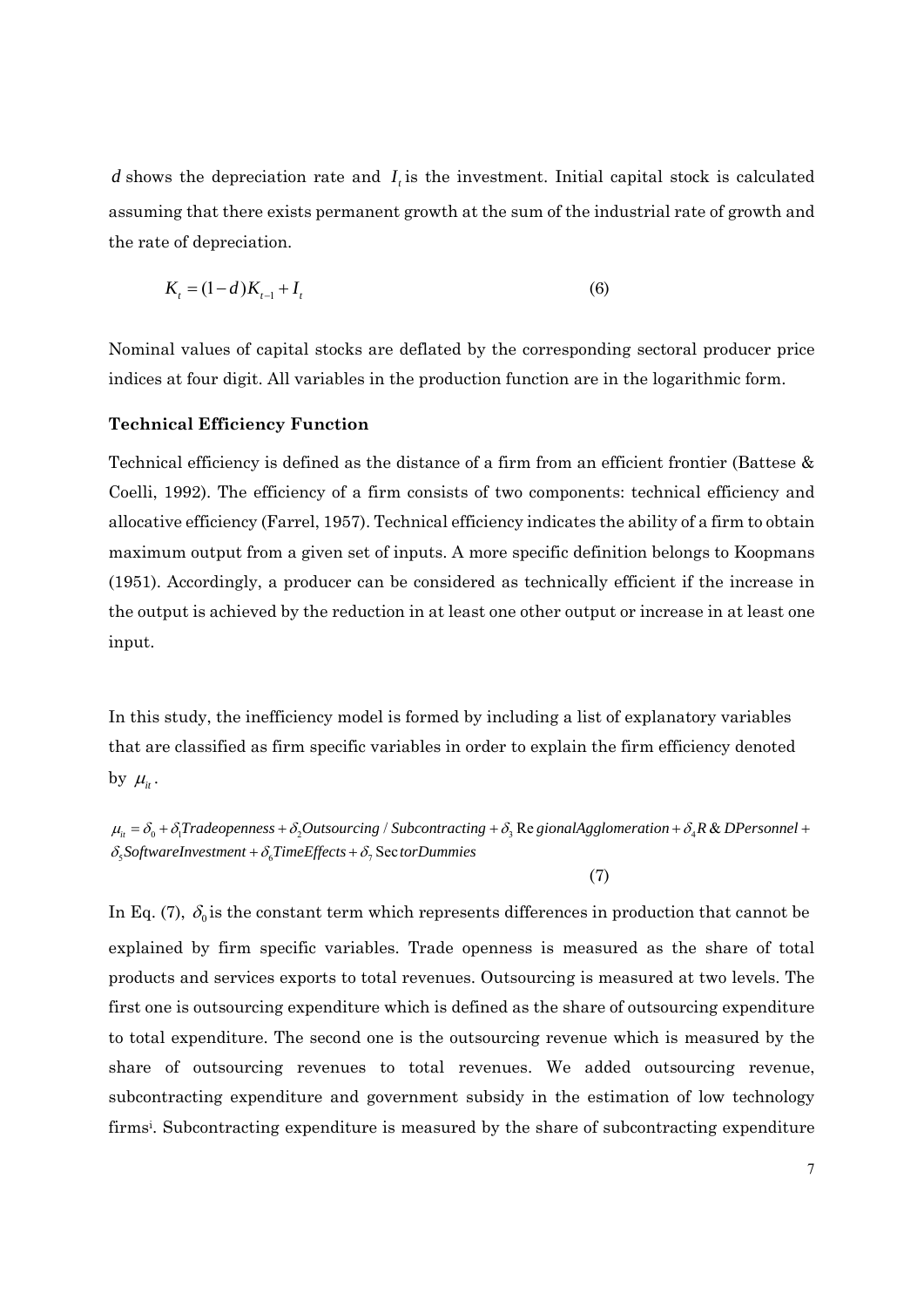to total expenditure. Subsidy is a dummy variable that takes the value of 1 if firm received subsidy between 2003-2007. Regional agglomeration is measured as the share of the firm's revenues to the total revenue of the region. Research and development (R&D) personnel is measured by dummy variable which takes the value of 1 if the firm invests in R&D personnel expenditure and 0 otherwise. This variable is selected due to the importance of qualified personnel for firms making software investment. Software investment is measured as the share of software investment in total intangible investment. Year and sector dummies are also included in the study in order to control for heterogeneity.

#### **EMPIRICAL LITERATURE ON DETERMINANTS OF TECHNICAL EFFICIENCY**

There is an extensive literature on the determinants of technical efficiency (see, Table 1). In this study, we focus on a part of those variables such as trade openness, outsourcing, government subsidy, regional agglomeration, R&D personnel, and software investment. Adding year effect is considered to be relevant because the time period in this study corresponds to the period of privatization in Turkish telecommunication sector. Following sections deal with the determinants of technical efficiency of Turkish software intensive manufacturing firms.

#### **Trade Openness**

One of the determinants of technical efficiency is trade openness which indicates the exporting activities of the firm. Production efficiency of firms that compete in international market could be high because competition forces firms to allocate resources more efficiently, to exploit scale economies, and to improve their technology (Balassa,1978; Feder,1983; Ram,1985; Bodman,1996).

The positive effect of export on firm efficiency is found by Aw & Batra,1998; Sun, Hone & Doucouliago,1999; Piesse & Thirtle, 2000; Gumbau-Albert & Maudos,2002; Delgado, Farinas & Ruano, 2002, Hossain & Karunaratne,2004. Negative effect is found by (Grether,1999) or no relation is observed by (Alvarez & Crespi,2003). Trade openness of the economy explains regional and industrial variation in terms of efficiency in the case of China (Sun et al., 1999). Economic reforms in China after 1980 targeted coastal regions, therefore, the economy in those regions became much exposed to foreign trade that results in efficiency gains. For the Canadian manufacturing sector, both import penetration and export share increased in the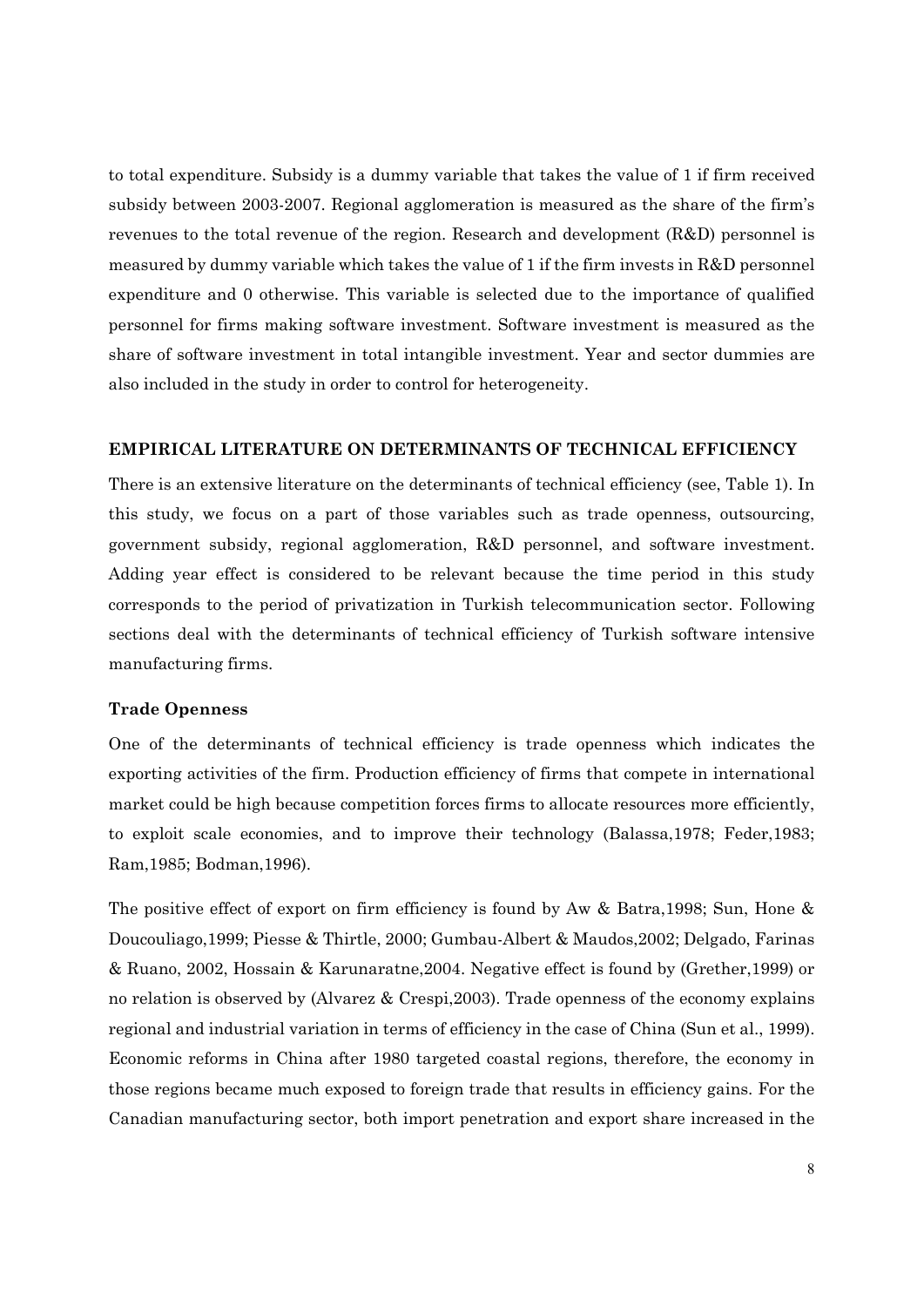period of 1973-1992. Those years were also marked by the reduction in protection under the North American Free Trade Agreement (NAFTA). This generated two main effects on Canadian manufacturing firms. The first was to lose tariff protection on some goods. The second was to gain tariff-free access to international product markets. The ultimate effect of openness to international competition decreased inefficiency of Canadian manufacturing firms (Bodman, 1996). In Taiwan, exporting activities had positive effect on the productivity of the small and localized firms which did not invest in a specific technology (Aw & Batra, 1998). This result indicates that there are some unobservable factors such as managerial ability of the small firms that provide efficiency gains.

The effect of the export share on technical efficiency of the firm, on the other hand, increases at a decreasing rate and reaches a maximum point in Bangladesh (Hossain & Karunaratne, 2004). When the export share is interacted with non-production labor, the positive effect of export share becomes negative (Grether,1999). The reason for negative effect of exports on efficiency could be explained by technological disparities between domestic firms and foreign counterparts.

#### **Outsourcing**

Outsourcing is taken as another determinant of technical efficiency which indicates all subcontracting relations between firms including hiring temporary labor. Transaction cost approach elaborates the outsourcing activities in terms of cost reduction functionality (Williamson, 1973). Firms can either outsource production activities or business related services. Therefore, they can allocate the resources to the activities which provide comparative advantage. As a result, firm can attract more highly skilled staff through investment in its core competences.

Some part of the literature concerns with the effect of outsourcing on profitability and productivity because outsourcing could produce significant differences in the quality of final products and sales even if there is no change in the efficiencyii (Görzig & Stephan, 2002; Lacity & Wilcocks, 1998; Gianelle & Tattara, 2009). In addition, the long term and short term effect of outsourcing could be different from each other. Windrum, Reinstaller & Bull (2009) argued that in the long term, productivity of outsourcing firms decreases.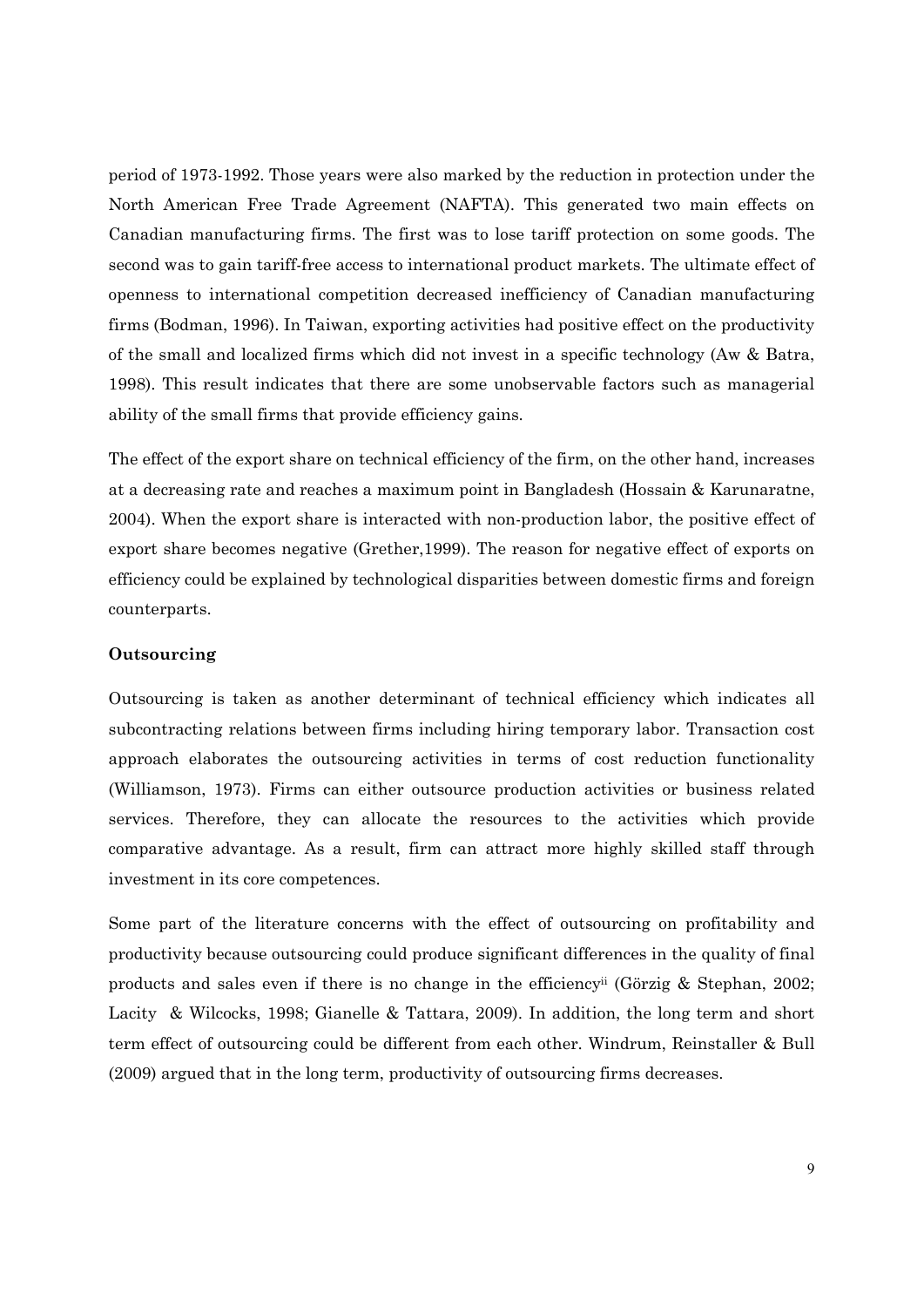The effect of outsourcing on firm efficiency is studied by Heshmati, 2003; Taymaz & Saatçi, 1997. They found the positive effect of outsourcing on firm efficiency. In fact, the effect of outsourcing depends on the content of the outsourced activity. If non-productive activities are outsourced, the effect of outsourcing on efficiency could be positive since outsourcing decrease the costs of production. In addition, firm became much focused on the core fields which results in increase in quality of the products. However, if there is a mismatch between outsourcing firm and the external supplier in terms of organization of the work, problems could emerge based on the quality concerns.

#### **Government Subsidy**

Firms in the developing countries mostly struggle with financial difficulties to sustain themselves. Public subsidy programmes are developed to support those firms. In recent years, this mechanism has become conditional on implementing innovative activities such as producing a new product or a process.

The relation between subsidy and the firm efficiency could be negative. This implies that subsidized firms are less efficient than their non-subsidized counterparts (Martin, John & Page, 1983). Accordingly, government regulation which targets to reduce input and output prices, encourages rent–seeking behaviour among entrepreneurs. In some cases, subsidies go to firms that already conduct R&D activitiesiii, therefore, the positive effect of subsidy on decision to innovate is not clearcut (González, Jaumandreu & Pazo, 2005). In this study, the term subsidy is only included in the estimation of low technology manufacturing firms since a considerable number of firms in this group are subsidized by the government.

#### **Subcontracting**

Subcontracting and outsourcing activities can be considered similar to each other. Both of them reflects the provision of services by the external vendors. As for the case of subcontracting, firm may have the required facilities to operate the activities but it prefers to subcontract them. For the case of outsourcing, firm does not have in house production capability of the activity and it depends on the external supplier (Van Mieghem, 1999).

Several studies analyzed the effect of subcontracting on the firm efficiency. The positive effect of subcontracting on technical efficiency is conditional on the emergence of network effects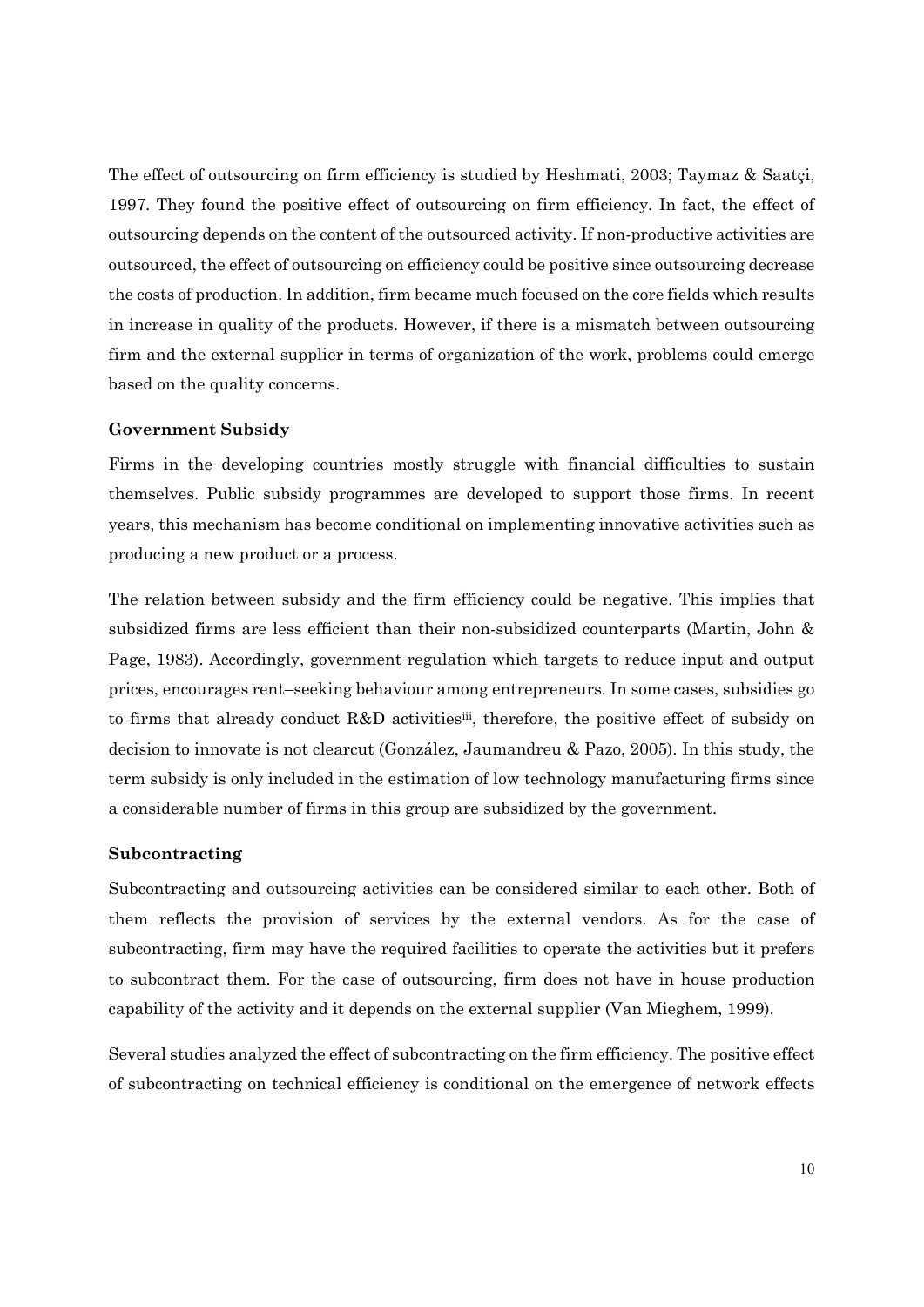as a result of subcontracting activity (Aoki, 1989; Lazonick, 1990; Burki &Terrel, 1998,Taymaz & Saatci, 1997).

#### **Regional Agglomeration**

Firms making software investment are included in this study. Although it could be ambigious to classify them as "software firms", allocating resources into the software component of the information and communication technologies (ICT) is an indication of innovativeness (Bessen & Hunt, 2007). Therefore, the effect of location could be analyzed in this frame. Geographical proximity could facilitate technological improvement, competitiveness, market linkages and collaboration among firms through such mechanisms as trust (Romijn & Albaladejo, 2002).Tacit knowledgeiv is facilitated by the trust between firms in the same location. This situation eases the knowledge transfers from one organization to another. The close interaction among firms clustered in a specific geography reduces the risk and uncertainty towards adopting a new technology decreases.

Taking those considerations into account, expected effect of regional agglomeration on efficiency is positive (Driffield & Munday,2001;Taymaz & Saatçi,1997). On the other hand, efficiency benefits could decrease after some point that cities reach a certain population (Mitra,1999). As the communication costs decline and the quality of interaction with the partners outside the region increases, the positive effect of geographical proximity could dissappear (Curran & Blackburn,1994).

#### **R&D Personnel**

In the efficiency literature, the effect of research and development (R&D) activities are analyzed by using various proxies such as R&D capital intensity (Kumbhakar, Ortega-Argiles, Potters, Vivarelli & Voigt, 2012) R&D capital stock (Wang, 2007), or R&D expenditure (Perelman, 1995).

Regardless of how it is measured, R&D activities are intangible assets carrying the notion of creative property. Therefore, the presence of R&D personnel which reflects the absorptive capacity of the firm (Cohen & Levinthal,1989) is crucial especially for firms operating in the capital intensive industries such as electiricity, machinery, and chemicals. Based on this, the positive effect is expected for this variable (Dilling-Hansen, Madsen & Smith, 2003; Griliches,1998; Coe, Helpman & Hoffmaister, 1995; Tassey,1997; Huang & Liu,1994). There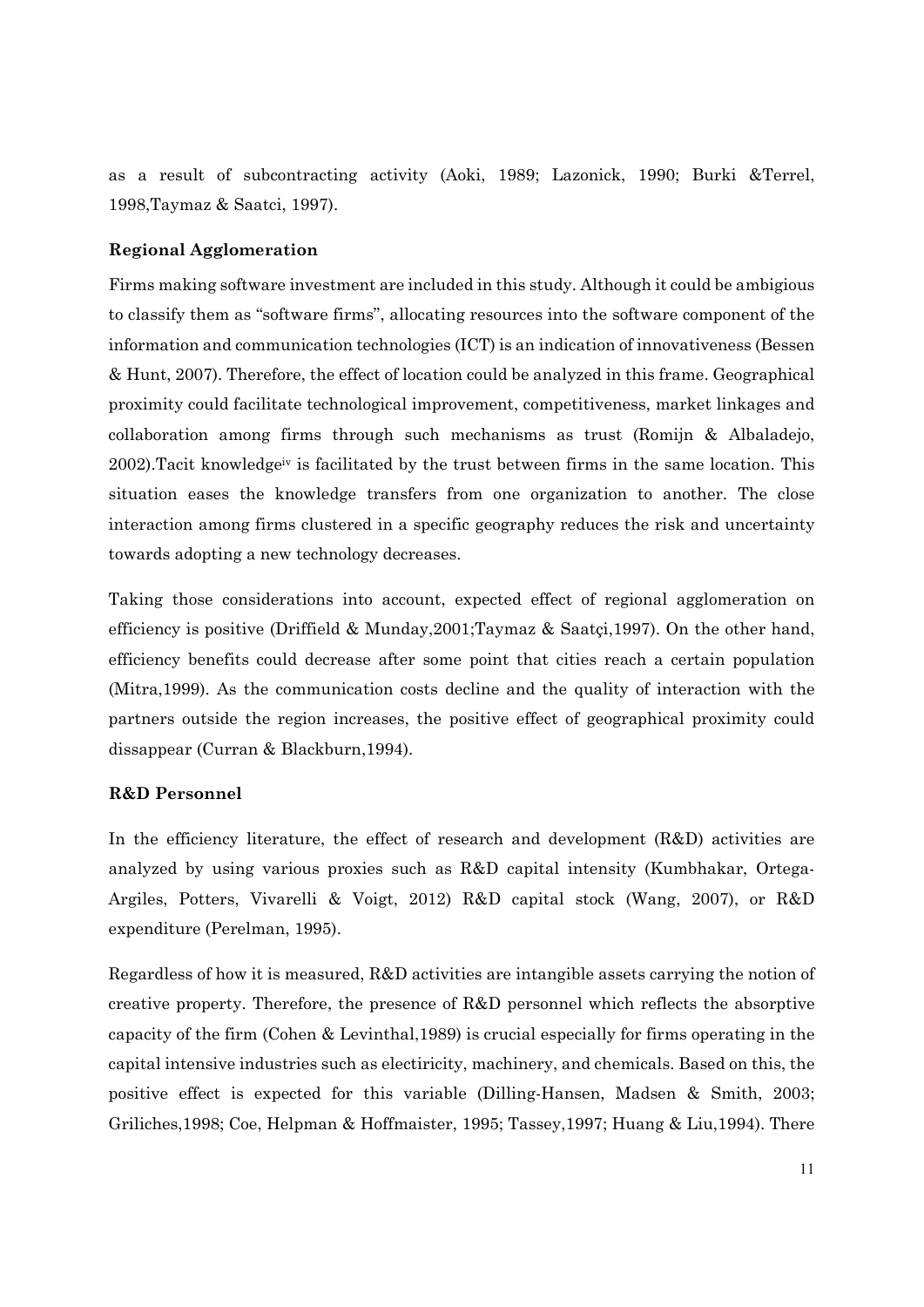could be long term and short term effect of R&D activities. Dilling- Hansen et al. (2003) emphasized that when the R&D activities of the firms are based on basic research, its effect on firm performance emerges in the long run.

#### **Software Investment**

The effect of intangible investment on productivity has been studied only recently. Most of the evidence belongs to developed countries (Corrado et al. 2013). To consider the effect of ICT on productivity, the positive effect of computer networks is found (Atrostic & Nguyen, 2005). As for the comparison between US and Japan in terms of the effect of computer networks, Japan lags behind the US. One possible reason is that complementary activities such as innovation or process change is lower in Japan (Atrostic, Motohashi & Nguyen, 2008). In addition, complementarity could exist among the ICT components such as the relation between information networks and business networks (Motohashi, 2007).

The effect of intangibles on economic growth or productivity in developing countries was not investigated due to lack of data. In this study, we analyze the effect software component of intangible investment on Turkish manufacturing firms for the years between 2003-2007 by using information on software investment. In those years, there has been an increase in the software investment intensity while there is no increase in the number of firms that make that investment.

The motivation for using this variable is to investigate whether investing in software component of ICT generates differential effect on the efficiency among software-intensive firms. There are several studies on the effect of ICT (see, Table 2). Empirical evidence establishes a positive link between ICT and technical efficiency (Brasini & Freo, 2012; Castiglione,2012; Castiglione & Infante, 2014; Dimelis & Papaioannou, 2010; Berghall, 2014; Bechetti et al.2003; Lee & Barua,1999; Romero & Rodriguez, 2010; Repkine,2008; Bertschek, Fryges & Kaiser, 2006; Criscuolo & Waldron, 2003; Rincon, Robinson & Vecchi, 2005). Milana & Zeli (2002) and Repkine (2009) have found no significant effect of ICT on firm efficiency. Accordingly, ICT may not change the technology frontier for countries having a high level of telecommunication investment.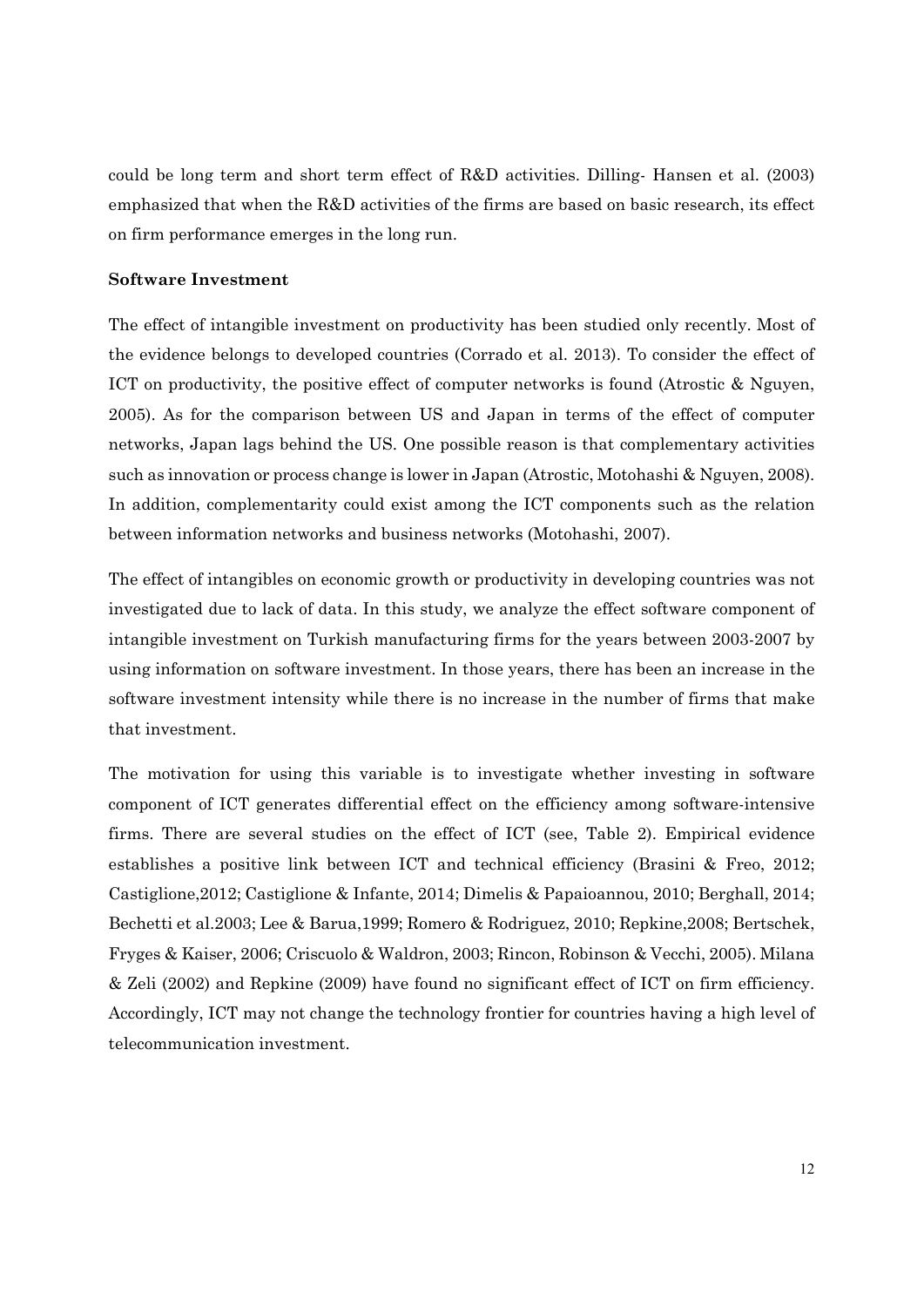#### **Time Effects**

Reforms in the telecommunication sector on a global scale were started in 1980s. Those reforms include the directions such as commercialization of the telecom services, involvement of private firms in the telecommunications sector, diversification in the service supply, competition enhancing, and the elimination of government from the ownership status (Wellenius & Stern, 1994). The United States and the United Kingdom are the two countries that initiated the liberalization process in the telecommunications sector. British Telecom was privatized by the act of Telecommunications in 1984 and the Office of Telecommunications (Oftel), which was publicly funded and independent agency, was established as a regulator of the sector. In the same year, under the state antimonopoly ruling, AT&T, the largest American telecommunications company, was broken up into 7 regional companies. For both countries, the main motivation was to encourage competition in the sector. The UK Government chose the duopoly policy because the presence of lots of competitors in the sector might result in failure of the sector (Gabel & Pollard, 1995). Therefore, Mercury Communications obtained license as a first competitor for the British Telecom.

In the following years, privatization in the telecommunications sector spread throughout the developing countries. The first move in the liberalization of telephony services in Turkey dates back to 1994 when the Telsim and Turkcell operators made an agreement with Telecom based on the revenue sharing and few years later, in 1998, they obtained the licenses. By the end of 2003, the monopoly rights of the Turkish Telecom have abolished which started the privatization process in the telecommunication sector. In the following years, competition has become higher in mobile sector relative to fixed telephony or broadband (Atiyas, 2011). We introduce year dummies for this period in order to investigate the effect of privatization on efficiency in software-intensive firms for the years between 2003-2007.

Some writers consider that the creation of the competitive environment with the privatization of the state monopoly enhances productive efficiency (Jha & Majumdar, 1999; Ross, Beath & Goodhue, 1996; Bortolotti, D'Souza, Fantini & Megginson, 2002, Lam & Shiu, 2010). From the economic development perspective, the main issue is based on whether privatization generates inequity while it increases efficiency. Birdshall & Nellis (2003) state that it is possible to increase efficiency without decreasing equity. For countries that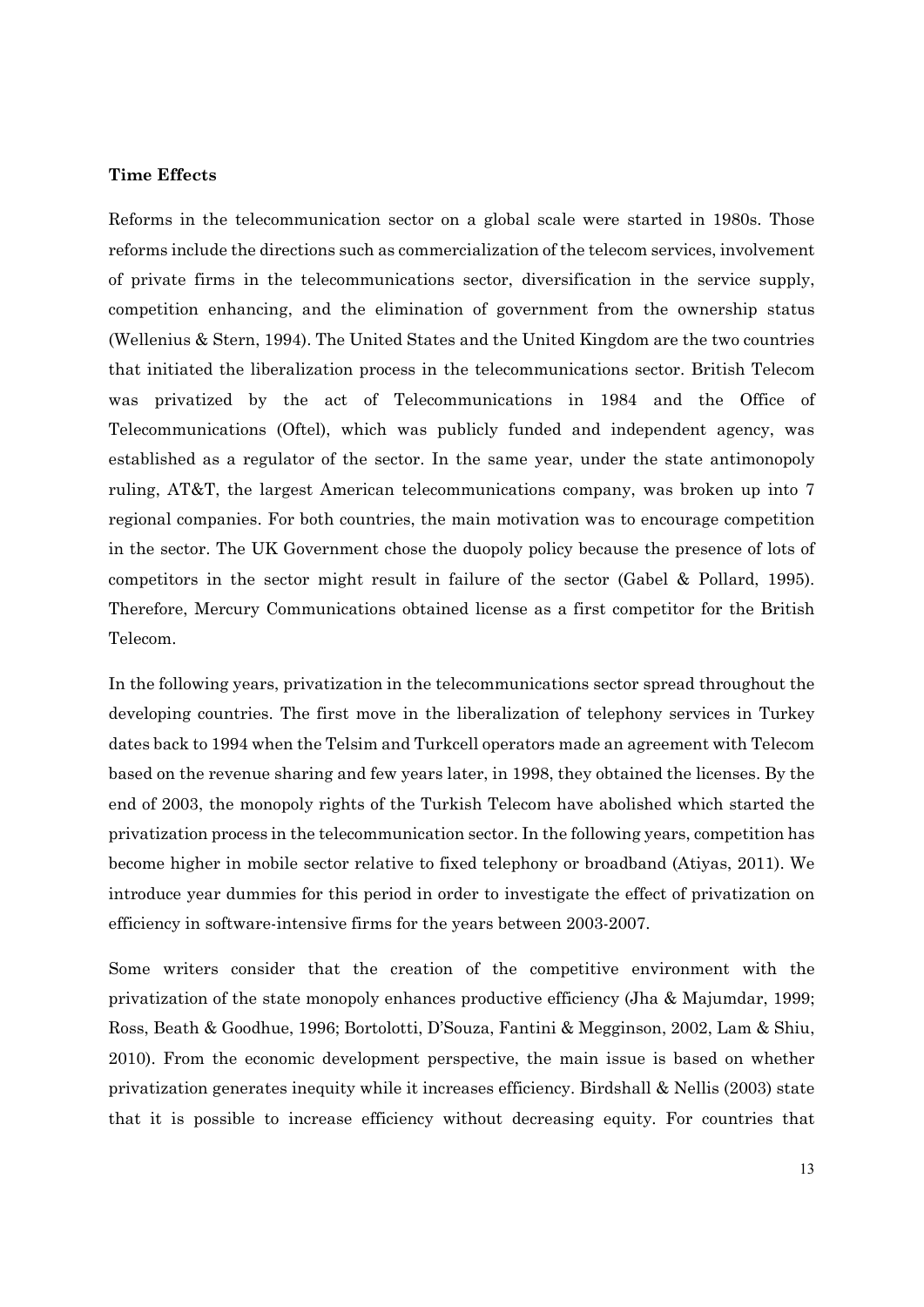experienced inefficiency and inequality in the distribution of the services, conditions of failure in privatization were introduced in pre-privatization period such as mismanagement of the privatization or low technical infrastructure.

#### **DATA AND METHODOLOGY**

In this study, five waves of the Structural Business Statistics of Turkey administered by Turkish Statisical Institute (TURKSTAT) are used in order to analyze the effect of software investment on firm efficiency. It includes the data from the year 2003 to 2007. The dataset has detailed information on sales, revenues, and costs for each firm. First, 2003-2006 dataset was shared by TURKSTAT then 2007 wave was introduced as a single dataset. Two datasets are merged with the help of the key dataset including the common id numbers for the two waves, 2007 and 2003-2006 dataset. After deleting the duplicated observations, 17131 observations remained for each yearv. Only manufacturing firms are included in this study, since measuring productivity in services sector is quite different from that of production sectors. There are 45900 manufacturing firms in the dataset.

In this study, capital stock is proxied by depreciation allowances. Some observations of this variable have zero values which indicates that those firms do not have any production activities. Therefore, firms with no information on capital stock in any of the years are removed from the sample. The same procedure is applied to the employment variable. Since firms employing less than 20 workers are sampled, observations for micro firms are deleted. Moreover, manufacturing industry revenues which are used to construct output variable is cleaned of the zero observations. In this study, firms that do not invest in software are excluded. A number of observations are also removed following the construction of the variables. For instance observations which exceed 1 for the variable export share are cleaned of the sample. Therefore the final sample includes 8450 observations.

We use OECD(1997) classification to group firms in terms of their technological sophistication. Accordingly, firms operating in electronics, machinery, and chemicals are high technology firms, while textiles, food, paper are low technology sectors. The distinction between high technology and low technology firms are based on the R&D intensity. High technology sectors are more R&D intensive while low technology industries are conceived as low R&D performers<sup>vi</sup>.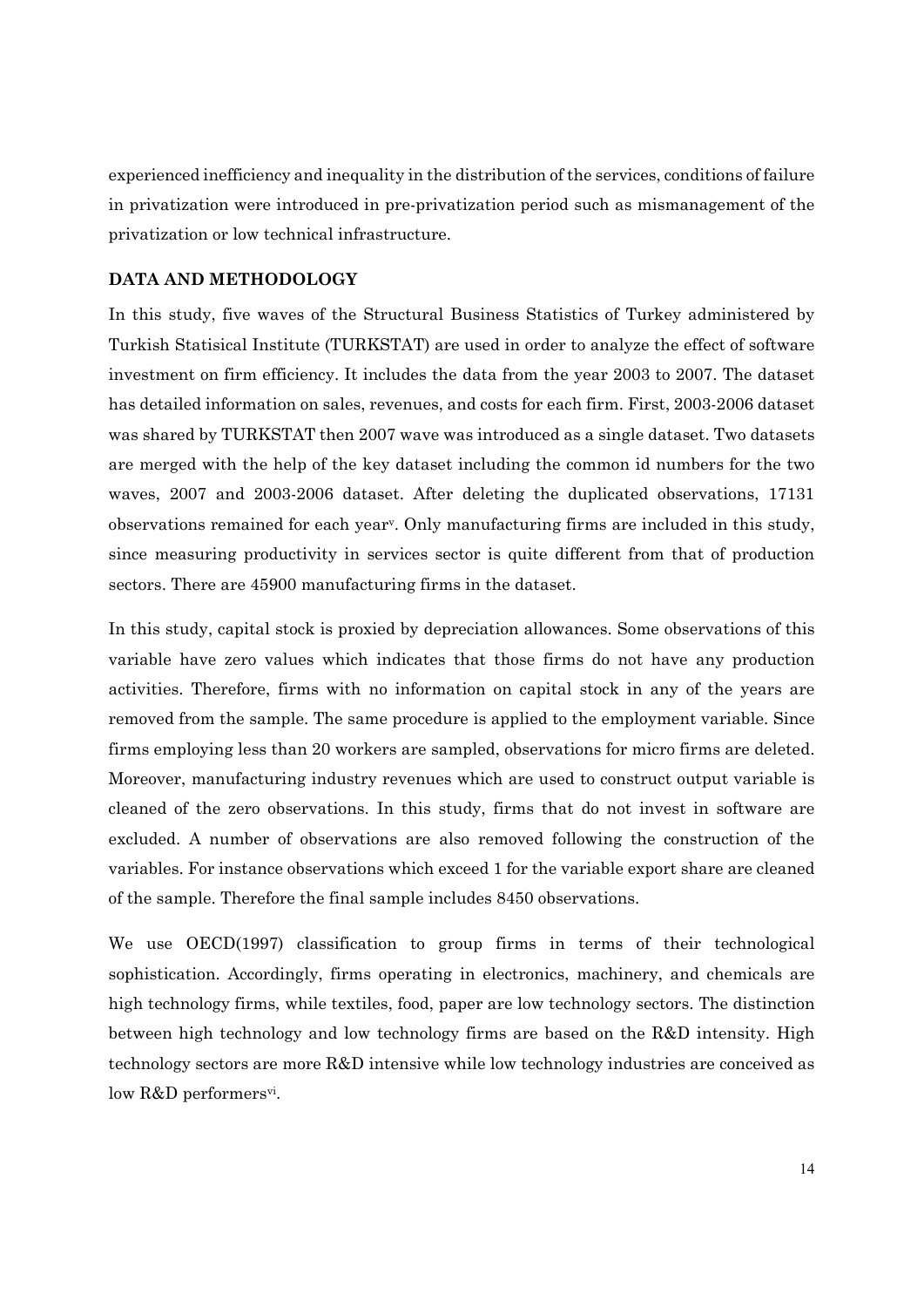In this study, there are 2212 observations for the high technology firms. The number of observations for low technology sectors are 4160. We aim to compare the effect of production function variables and the effect of determinants of technical efficiency. For this purpose, we discuss the estimation results for high technology and low technology separately.

As for the methodology, stochastic frontier model with time varying efficiency is used in this study. The advantage of using panel data in stochastic frontier production is that inefficiency term and input levels do not have to be independent as cross section models (Schmidt & Sickles, 1984). In addition, there is no need for distribution assumption for the inefficiency effect. We assume the translog functional form since it does not impose any prior restrictions on the production function unlike Cobb Douglas. The appropriateness of translog form is tested by introducing Cobb Douglas for each estimation.

#### **EMPIRICAL RESULTS**

Table 3 reports the empirical results of the stochastic frontier and the determinants of technical efficiency in high technology manufacturing firms for the period 2003-2007. High technology manufacturing sectors are named as "capital intensive sectors". Table 4 shows the empirical results of the stochastic frontier and the determinants of technical efficiency in low technology manufacturing firms for the period 2003-2007. All models used in this study have a panel characteristic. The advantage of using panel data in stochastic frontier production is that inefficiency terms and input levels do not have to be independent as in cross section models (Schmidt & Sickles, 1984). In addition, there is no need for distributional assumption for the inefficiency effect. We assume the translog functional form for the technology since it does not impose any prior restrictions on the production function, unlike Cobb Douglas. In addition, for each model, the appropriateness of the translog form is tested by introducing Cobb Douglas.

Each table is composed of two parts. The first part shows the frontier function variables, which are output, capital stock, labor, raw material, and electricity and fuel. Taking the heterogeneity issue into account, sector dummies are introduced in the production function. The second part shows the inefficiency frontier function variables which are trade openness, outsourcing, regional agglomeration, R&D personel, and software investment. All these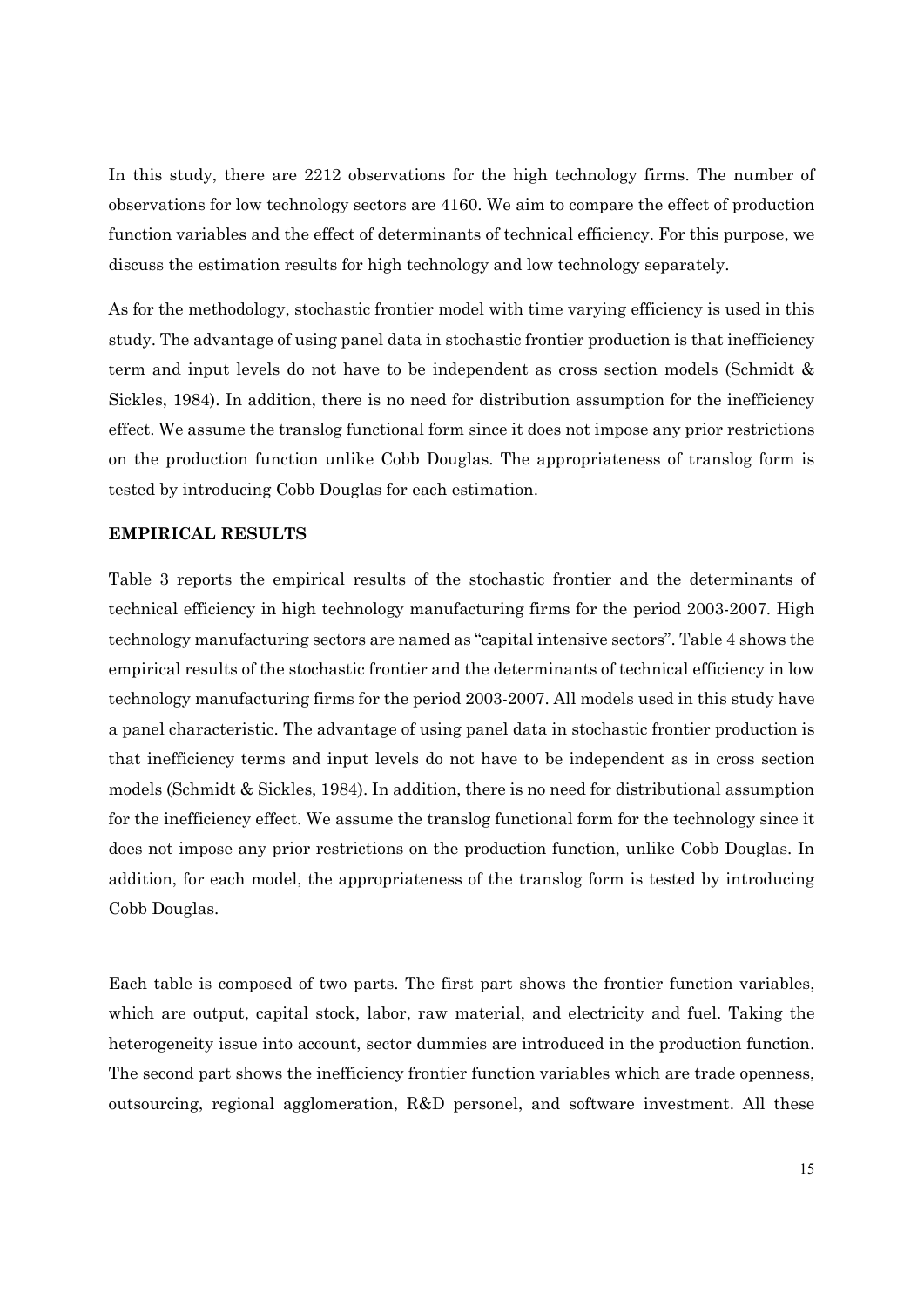explanatory variables display sufficient variation regarding their distribution. This model is time variant production frontier with year dummies that are introduced in both production function and technical efficiency. All variables are in logarithmic form.

Starting with the variables in the frontier function, we expect a positive effect of capital stock on output in high technology manufacturing firms. Therefore, increase in capital intensity indicates the efficient use of machinery which results in overall increase in the firm efficiency. The output increases with capital stock at 14 percent. The positive sign of capital stock squared indicates that the effect of capital stock increases at an increasing rate. As for the low technology manufacturing firms, the effect of capital stock on output is positive and significant but lower than that of high technology sectors. The positive and significant sign of the squared term shows that it increases at an increasing rate.

When the capital stock interacts with labor, raw material, electricity and fuel, the coefficient gives negative, negative, and positive effect, respectively for the high technology manufacturing firms. Interaction with labour is negative and insignificant whereas interaction with raw material is negative and significant. Therefore, the existence of raw material results in a decrease in the effect of capital stock on output. The interaction effect with electricity and fuel, on the contrary, is positive, implying that these two inputs are complementary. As for the low technology manufacturing firms, the interaction with labor, raw material, electricity and fuel gives positive, negative, and positive effect, respectively. Among these, only interaction of capital with the raw material gives significant result. This indicates the same result with the high technology manufacturing firms. However, the coefficient of the interaction term is lower for low technology manufacturing firms.

The effect of labor is also positive and significant with a small coefficient for high technology manufacturing firms. In addition, the labor squared gives zero and insignificant result. Interaction terms with other inputs do not give significant results. In contrast to high technology sectors, labour has a negative effect on output. The positive sign of the squared term of this variable indicates that the effect of labor decreases at an increasing rate.

When the labour variable is interacted with the raw material, electricity and fuel separately, the coefficients are positive for the high technology manufacturing firms. However, those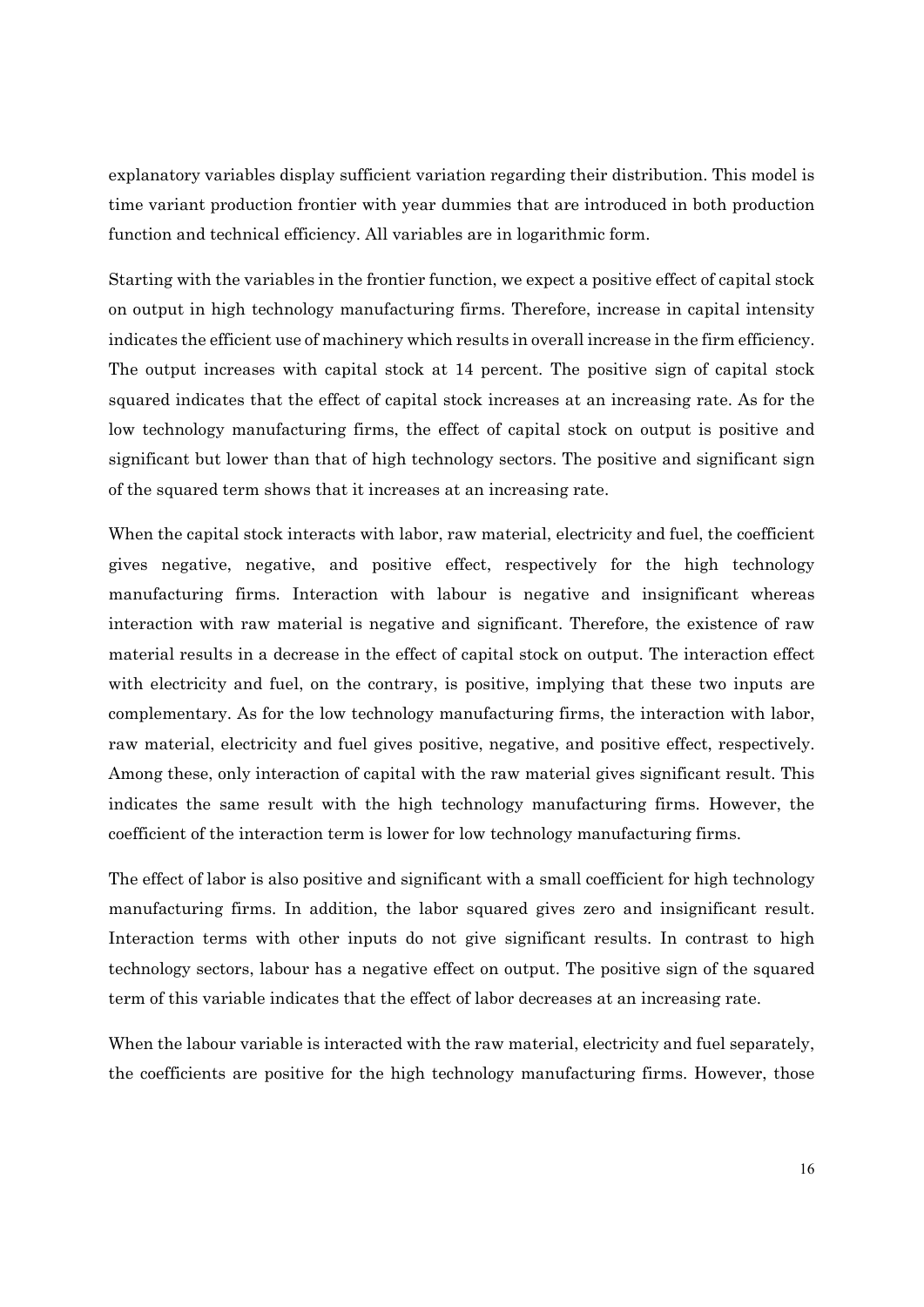coefficients are not significant. Similar results are obtained for the low technology manufacturing firms.

The coefficient of raw material has the highest share in comparison to other production inputs for the high technology manufacturing firms. The effect of its square term gives positive and significant result indicating that the use of raw material in the production generates increasing effect on output. Examining the interaction of raw material with the other input variables, the interaction with electricity and fuel has a negative and significant effect on output. So, the presence of raw material results in a decrease in the effect of electricity and fuel expenditure. As for the low technology manufacturing firms, the effect of raw material is positive and significant and higher than that for high technology manufacturing firms. Its square is also positive and significant indicating that the effect of raw material on output increases at an increasing rate. The interaction with electricity and fuels negative and significant. This implies the same result with the high technology manufacturing firms.

The sign of electricity and fuel is positive and significant. The positive sign of the squared term of this variable indicates that its effect on output increases at an increasing rate. As for the low technology manufacturing firms, the sign of the electricity and fuel gives positive and significant result and the positive sign of the squared term indicates that it increases at an increasing rate.

The positive and significant effect of the time variable indicates that the mean technical progress is 4 percent per year in high technology industry. When the time interacts with capital stock, labor, raw material, electricity and fuel, the coefficient gives negative, zero, positive, and negative effect, respectively. Among these, only the interaction of time with raw material gives significant result, indicating that technical change is raw material saving. As for the low technology manufacturing firms, the effect of time on output is positive and significant as in the case of high technology sectors. However, the sign of the squared term indicates that its effect decreases at an increasing rate.

Considering the variables in the inefficiency frontier function, we have trade openness, outsourcing, regional agglomeration, R&D personnel, software investment, and year dummies. The effect of trade openness is negative and significant, therefore, exporting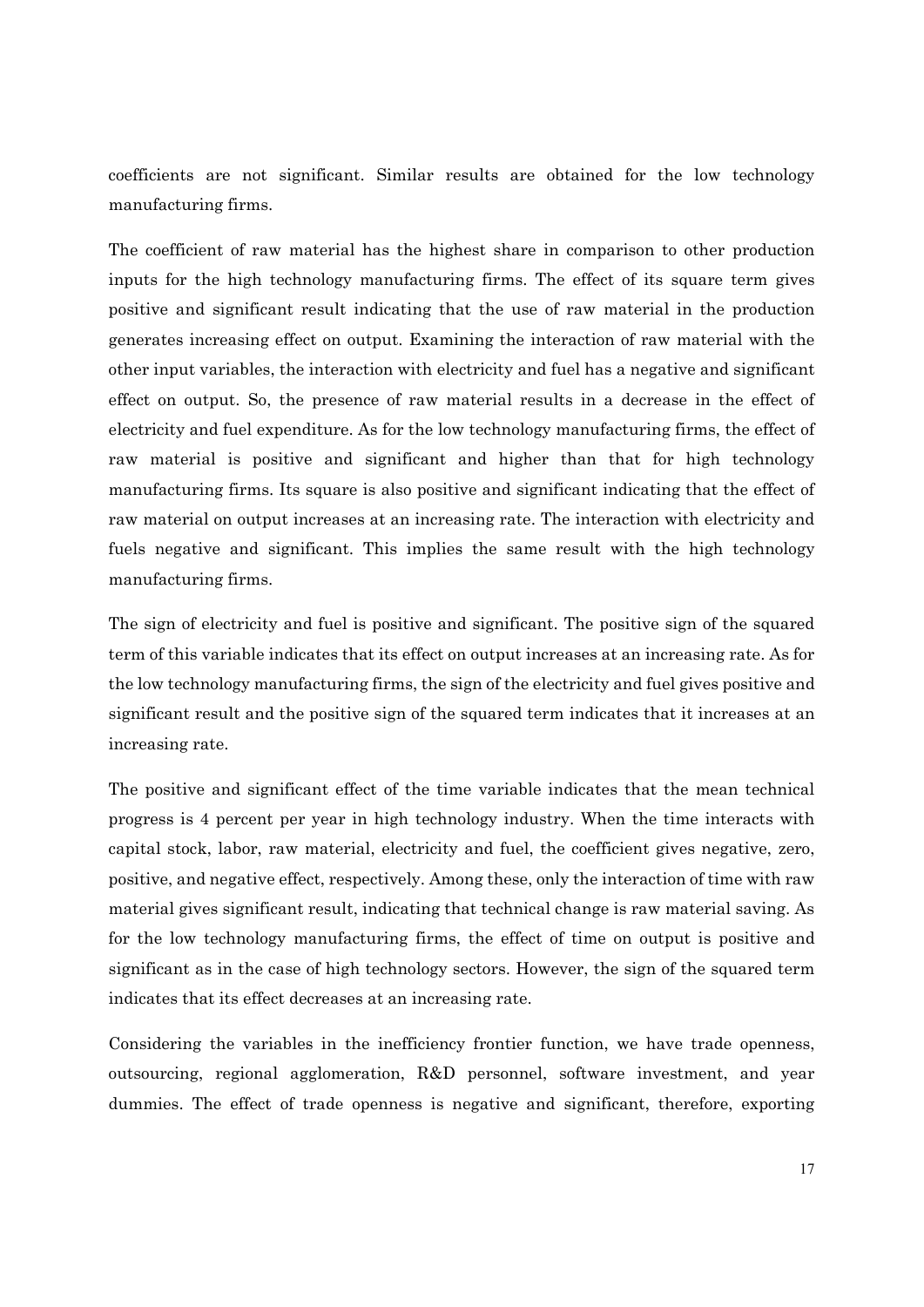activities increase the technical efficiency of the firm. However, its effect is lower than that of low technology sectors. This result indicates that export activities play a much more crucial role in explaining technical efficiency for low technology firms. In 1996, quota restrictions on exporting textile products to EU are abolished with the Customs Union Agreement in Turkey. Export share of the country increased during the period investigated. This result is in line with the cases of China (Sun et al., 1999); Hungary (Piesse &Thirtle, 2000), Spain (Gumbau-Albert & Maudos, 2002), and Chile (Tybout, De Melo & Corbo,1991).

We next consider the effect of outsourcing expenditure on technical efficiency. It has the highest share in the technical efficiency estimation with a negative sign. As for the low technology manufacturing firms, the effect of outsourcing expenditure on efficiency is positive and significant. Its effect is higher than that for the high technology sectors which indicates that outsourcing activities are more important in explaining the technical efficiency in low technology sectors. This result is in line with Heshmati (2003) and Taymaz & Saatci (1997). The positive effect of outsourcing on efficiency could be based on allocation of activities that provide comparative advantage.

The relation between regional agglomeration and technical efficiency is positive. It has the highest coefficiency following the outsourcing expenditure. It is higher than that of low technology firms. This result emphasizes the importance of location in explaining the technical efficiency in high technology sectors (Driffield & Munday, 2001; Taymaz & Saatçi, 1997).

The presence of R&D personnel is also an important determinant of technical efficiency in high technology sectors, implying that R&D intensive firms are more efficient (Cohen &Levinthal, 1989; Coe et al.1995; Huang & Liu,1994). This finding is in line with R&D supporting policy in high technology sectors in Turkey. As for the low technology manufacturing firms, the coefficient of R&D has negative and significant effect on technical inefficiency. On the other hand, its effect is smaller than that of the high technology industry.

The effect of software investment is positive and significant. However, the coefficient is the smallest in comparison to the other variables. This indicates that software investment is still not the main factor in explaining technical efficiency since software investment is quite a new factor of investment. As for the low technology manufacturing firms, software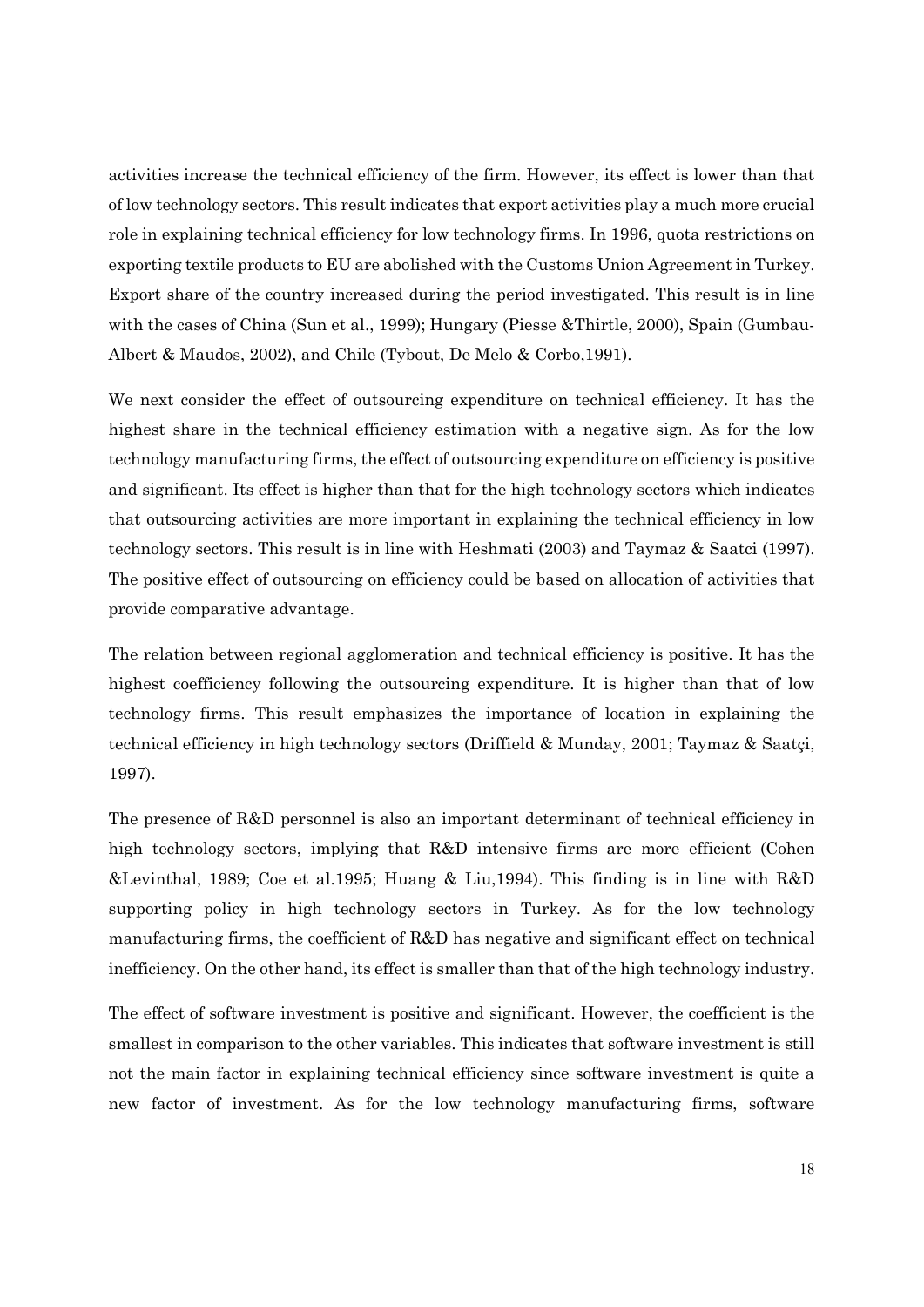investment has also positive and significant effect on technical efficiency for low technology manufacturing firms.

Time effects are also introduced in the estimation. All of them are positively related to technical efficiency. This result is in line with the assumption that links positive association with the privatization and technical efficiency (Jha & Majumdar, 1999; Ross et al., 1996; Bortolotti et al. 2002; Lam & Shiu, 2010).

For the low technnology manufacturing firms, we included some additional factors such as subsidy, outsourcing revenue, and subcontracting expenditure in the technical inefficiency function. Interestingly subsidy does not appear to be significant for low technology sectors although the considerable number of firms in the low technology sectors are subsidized in Turkey.

It is crucial to make a distinction between outsourcing reveue and outsourcing expenditure. For the first one, outsourcing is the main activitiy of the firm that generates a large part of the turnover while for the second, firm may outsource part of its activities to the external suppliers. We included outsourcing revenue in the efficiency estimation of the low technology manfacturing firms since outsourcing revenue accounts for considerable amount of the firm turnover for that group of firms. Nevertheless they do not have the same degree of impact with outsourcing expenditure. This indicates that firms that do outsource their activities to other firms are more efficient than for firms in which outsourcing is the main activity.

Table 5 displays the test results for the models. The first null hypothesis is based on the presence of Cobb-Douglas functional form, therefore, all squared and interaction terms are excluded from the model. These tests are applied for each technology group. The likelihood ratiosof test statistics are calculated by the formula as

#### $-2\{\log[likelihood(H_0)] - \log[likelihood(H_1)]\}$  (8)

If the value exceeds the 5 % critical value,  $H_0$  is rejected. For this study, it implies that Cobb Douglas is not the appropriate functional form. The second null hypothesis is based on the absence of inefficiency in the model. If the paramater gamma is zero, the variance of the inefficiency effects is zero. This indicates that the model is reduced to traditional response function that include determinants of efficiency into the production function. The test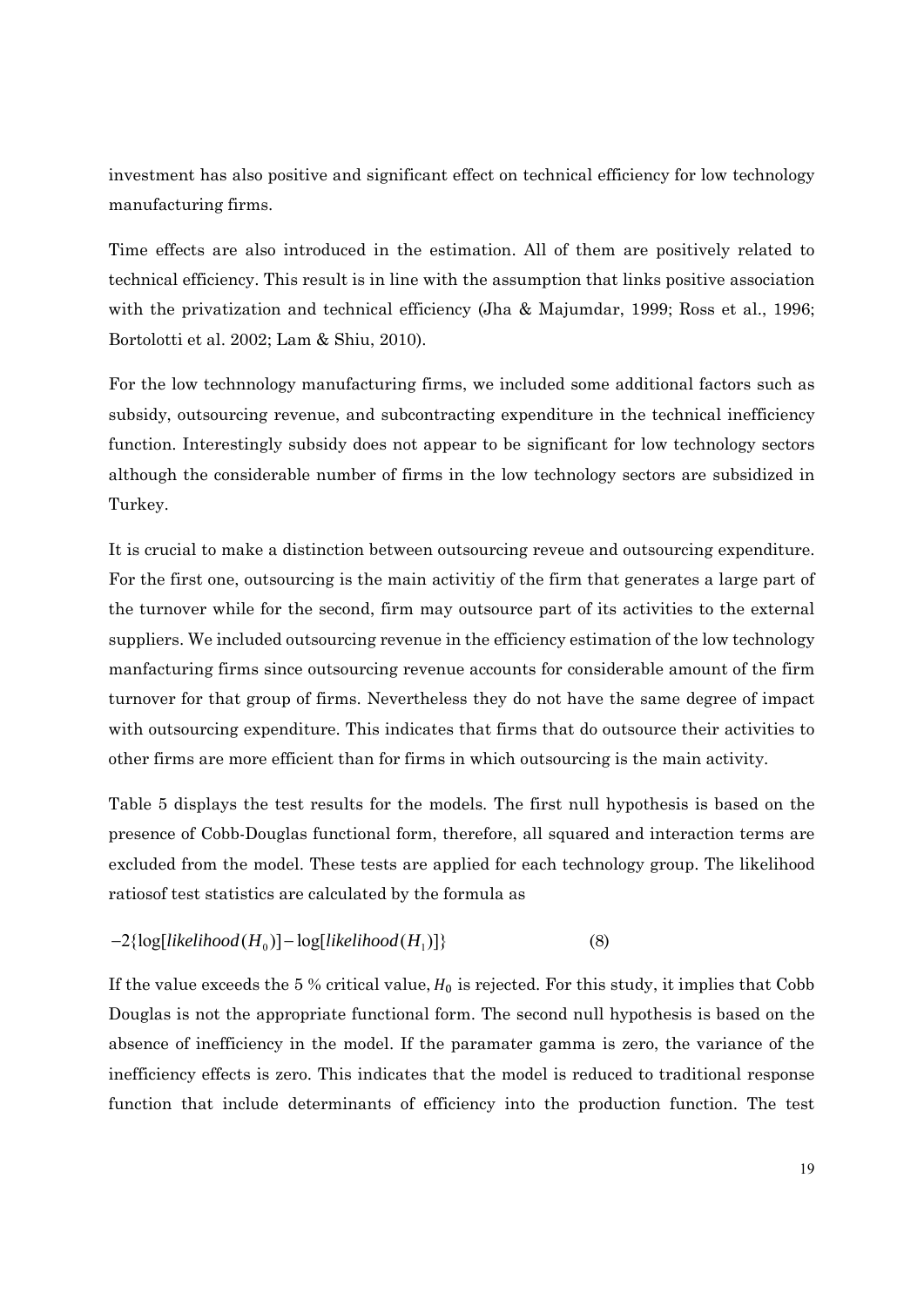statistics reject this null hypothesis. For high technology industry, a key parameter  $\gamma$  is 0.94. For the low technology industry, this variable is 0.78. This implies that much of the variation in the composite error term is due to the inefficiency component. The third null hypothesis is that firms in the high technology sectors and low technology sectors are fully efficient. When the only gamma is set to zero, it specifies that the inefficiency effects are not stochastic. However, this assumption is rejected in this study.

The forth null hypothesis is that there is no inefficiency effect. When only inefficiency effects are set to zero, it specifies that the inefficiency effects are not a linear function of the inefficiency parameters. This hypothesis is also rejected which indicates that the joint effects of these inefficiencies of production are significant, although individual effects of one or more variables may not be significant.

The fifth null hypothesis is that inefficiency effect is time invariant. As reported in the Table 3 and 4, year dummies give negative and significant results for the technical inefficiency. This implies that the null hypothesis is rejected.

#### **CONCLUSION**

The adoption and the use of Information and Communication Technologies (ICTs) are indications of technological progress and important keys for the development of knowledgebased economy and its future sustainability. The existence of ICT infrastructure provides business opportunities and helps firms build up business networks between suppliers, buyers and customers. A large number of business tasks are succeeded through the internet by means of personal computers and external network facilities which, in turn, decrease the transaction costs. Moreover, use of ICTs provides an efficient channel for advertising, marketing and direct distribution of goods and services. ICTs play a dual role in the business world. It is both a technology stock of the firms and a channel for technology transfer from one firm to another (Hsieh & Lin 1998).

ICT have three main components. These are telecommunication investment, hardware investment and software investment. Unlike hardware and telecommunication investment, measuring the software investment is difficult since it is generally supplied with the hardware component. In recent years, a considerable effort has been directed to isolate the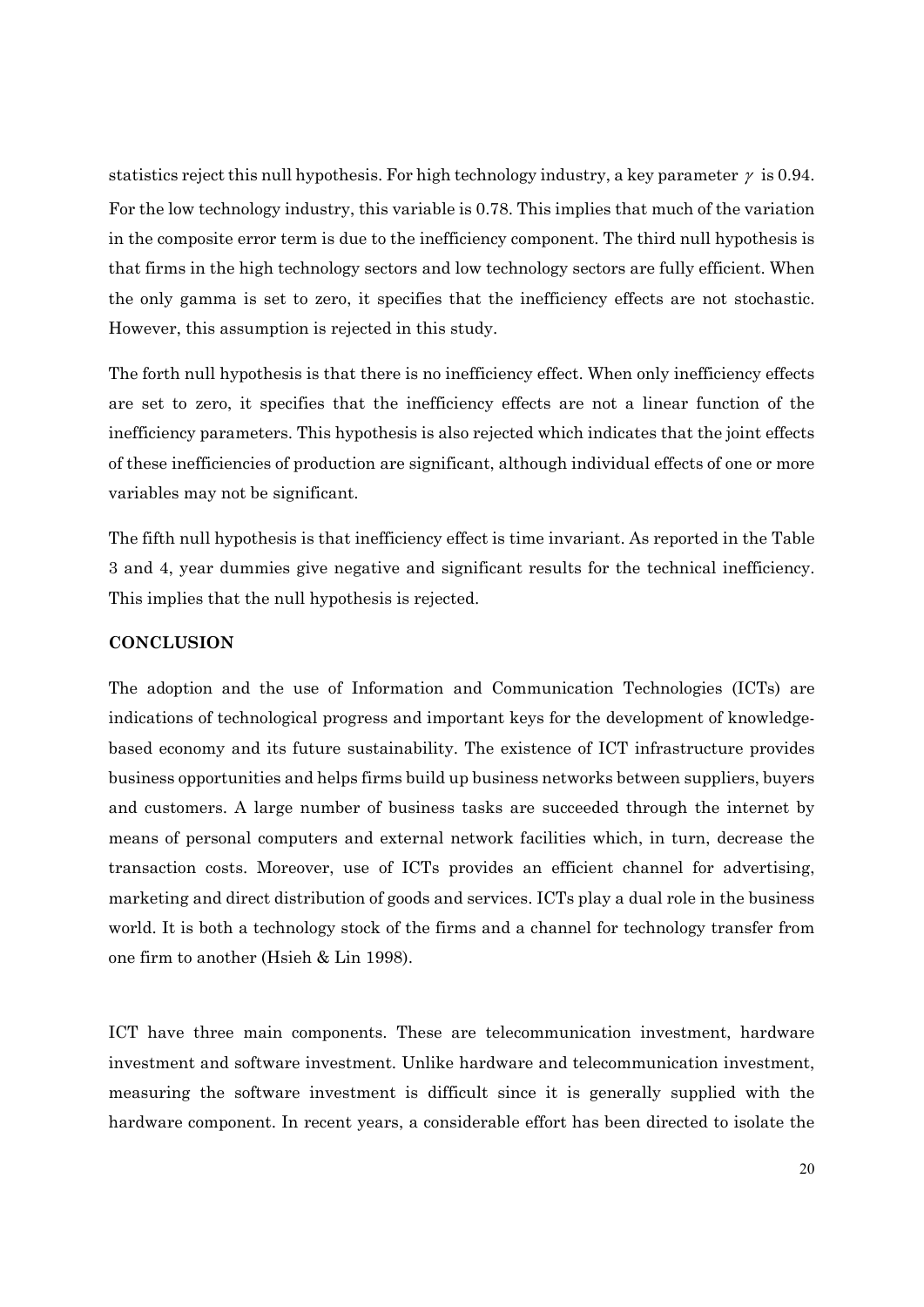effect of software investment as a part of intangible investment on firm efficiency. In Turkey, there has been an increase in the software investment of Turkish manufacturing firms during the period 2003-2007. In this study, we analyzed whether the increase in software investment resulted in efficiency gains for software-intensive manufacturing firms in Turkey by using time varying stochastic frontier approach. The main motivation was to increase output by increasing efficiency with given amounts of resources. Therefore, the term efficiency can be simply defined as the success in producing as large as possible with the given input. Our results show that software investment is crucial both for the high technology and the low technology manufacturing firms. However, its effect is much higher in the high technology sectors such as electricity, chemicals, and machinery as compared to the low technology sectors such as clothing, textiles, food, paper, and unclassified manufacturing.

Despite its positive and significant effect on the firm efficiency, software investment does not generate an effect as large as the research and development personnel which is another component of intangible investment. Software intensive firms mostly rely on the skilled workforce which is competent in research and development activities. This result shows that the presence of R&D personnel has a crucial role for productive efficiency of the manufacturing firms in Turkey.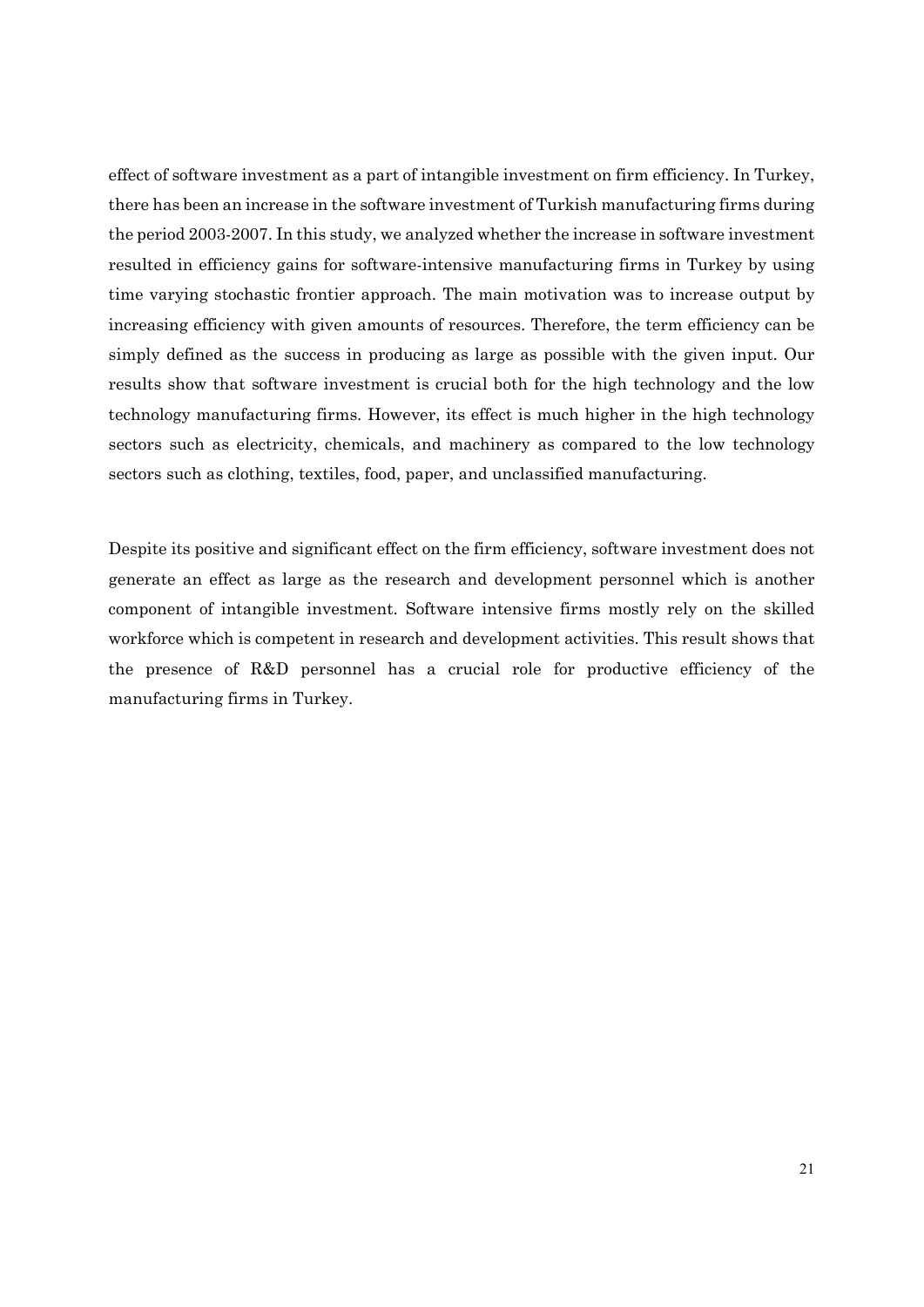### **APPENDICIES**

| <b>TABLE 1</b> . A list of Literature on the determinants of firm Efficiency and Expected Signs |  |  |  |
|-------------------------------------------------------------------------------------------------|--|--|--|
|-------------------------------------------------------------------------------------------------|--|--|--|

| <b>Variables</b>              | Expecte<br>d Sign                                                                                                                                                                                           | Motivation                                                                                               | Literature                                                                                       |
|-------------------------------|-------------------------------------------------------------------------------------------------------------------------------------------------------------------------------------------------------------|----------------------------------------------------------------------------------------------------------|--------------------------------------------------------------------------------------------------|
|                               |                                                                                                                                                                                                             |                                                                                                          |                                                                                                  |
|                               |                                                                                                                                                                                                             | Small firms with managerial abilities                                                                    | Aw & Batra (1998)                                                                                |
|                               |                                                                                                                                                                                                             | Access to foreign market                                                                                 | Sun et al. (1999)                                                                                |
|                               | $^{+}$                                                                                                                                                                                                      | Learning through exporting                                                                               | Delgado et al. (2002)                                                                            |
| Trade Openness                | Greater capacity of utilization<br>International market competition<br>Specialization in production                                                                                                         | Piesse &Thirtle (2000); Gumbau-Albert &<br>Maudos(2002); Hossain & Karunaratne (2004)                    |                                                                                                  |
|                               |                                                                                                                                                                                                             | When combined with non-production labor<br>its effect on the firm efficiency turns out to<br>be negative | Grether(1999)                                                                                    |
| Outsourcing                   | $^{+}$                                                                                                                                                                                                      | Allocation of resources to the activities that<br>provide comparative advantage                          | Heshmati(2003); Taymaz & Saatçi(1997)                                                            |
|                               | $+$                                                                                                                                                                                                         | Agglomeration effect                                                                                     | Driffield & Munday(2001);Taymaz & Saatçi<br>(1997)                                               |
| Regional<br>Agglomeration     | Efficiency benefits could decrease after<br>some point that cities reach a certain<br>population                                                                                                            | Mitra(1999)                                                                                              |                                                                                                  |
|                               | As the communication costs decline and<br>the quality of interaction with the partners<br>outside the region increases, the positive<br>effect of geographical proximity could<br>dissappear                | Curran & Blackburn (1994)                                                                                |                                                                                                  |
| R&D Personnel                 |                                                                                                                                                                                                             | Absorptive capacity                                                                                      | Cohen & Levinthal (1989)                                                                         |
| $^{+}$<br>Expenditure         |                                                                                                                                                                                                             | Spillover effects from R&D in developed<br>countries to developing ones                                  | Coe et al. (1995); Huang & Liu (1994)                                                            |
| $+$<br>ICT                    | Higher growing firms exploit the adoption<br>integrated technologies more than lower<br>growing firms                                                                                                       | Brasini & Freo(2012)                                                                                     |                                                                                                  |
|                               | Investment in ICT is not the only way of<br>achieving higher economic growth. ICT<br>generates complementary effects on the<br>variables as human capital and structural<br>change in the different sectors | Castiglione (2012)                                                                                       |                                                                                                  |
|                               | Higher economic growth depends on<br>technological progress                                                                                                                                                 | Dimelis & Papaioannou.(2010)                                                                             |                                                                                                  |
| n.s.                          |                                                                                                                                                                                                             | Lack of significant effect of the internet use<br>for sales in firm's efficiency                         | Romero & Rodriguez(2010)                                                                         |
| Software<br>Investment        | $+$                                                                                                                                                                                                         | Software investment increases the scale of<br>firm operations                                            | Becchetti et al. (2003)                                                                          |
| Subcontracting<br>Expenditure | $^{+}$                                                                                                                                                                                                      | Network effect                                                                                           | Aoki(1989);Lazonick(1990);Burki &<br>Terrel(1998);Taymaz & Saatci(1997)                          |
| Subsidy                       | $\overline{a}$                                                                                                                                                                                              | Renk seeking behaviour                                                                                   | Martin et al.(1983)                                                                              |
|                               | n.s.                                                                                                                                                                                                        | Subsidies go to R&D performers                                                                           | González et al. (2005)                                                                           |
| Time effect                   | $+$                                                                                                                                                                                                         | Privatization of the state monopoly                                                                      | Jha & Majumdar (1999); Ross et al.<br>$(1996)$ ; Bortolotti et al $(2002)$ , Lam & Shiu $(2010)$ |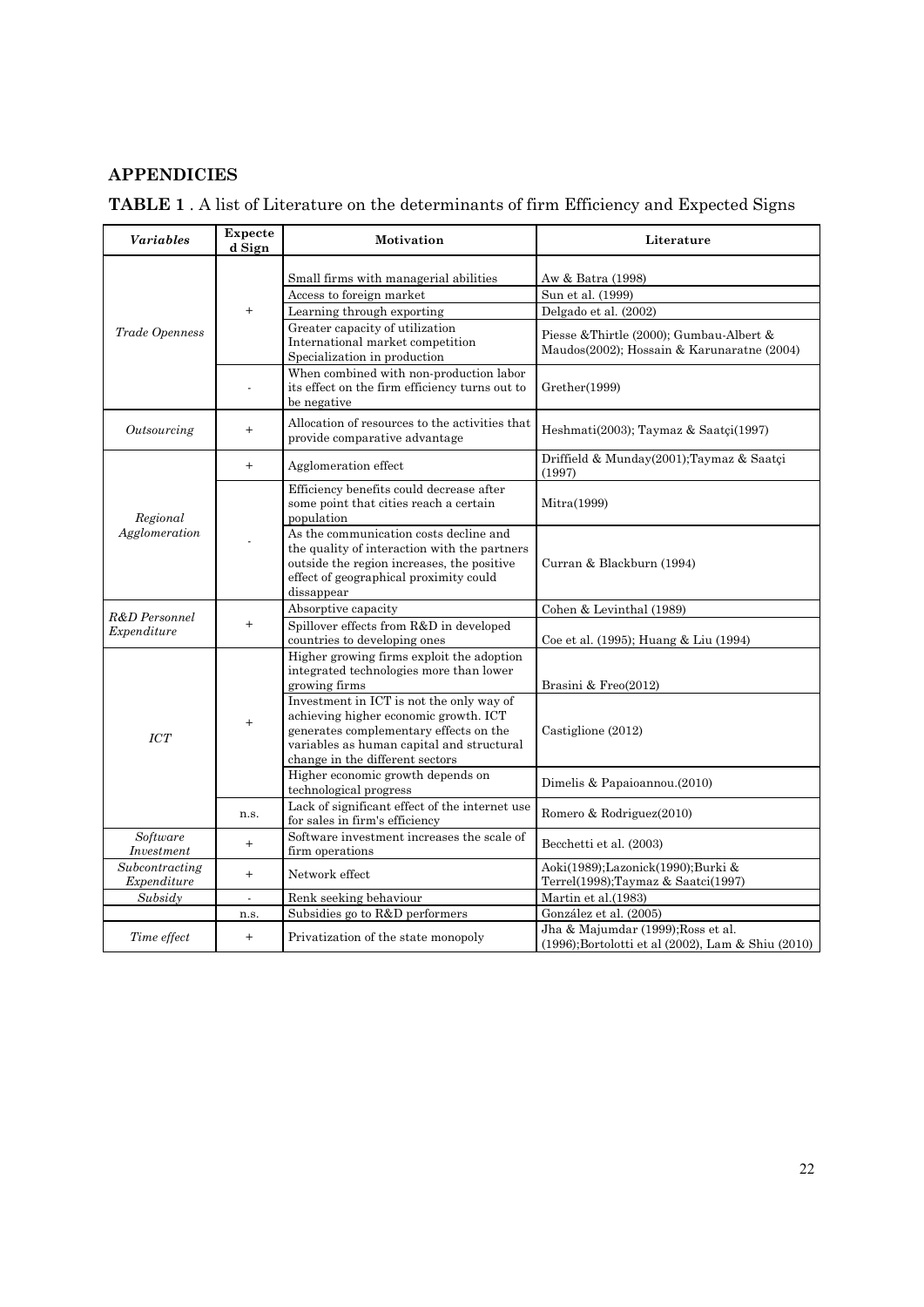| <b>Authors</b>             | Title of the paper                                                                                                            | <b>Targeted</b><br>population                                             | Result                                                                                                                                                                                                                                                                         | <b>ICT</b> component                                                                                                      |
|----------------------------|-------------------------------------------------------------------------------------------------------------------------------|---------------------------------------------------------------------------|--------------------------------------------------------------------------------------------------------------------------------------------------------------------------------------------------------------------------------------------------------------------------------|---------------------------------------------------------------------------------------------------------------------------|
| $\text{Castiglione}(2012)$ | Technical efficiency and ICT investment in<br>Italian manufacturing firms                                                     | 3452 Italian<br>manufacturing<br>firms over the<br>period 1995 to<br>2003 | Positive and significant effect of ICT<br>investment on technical efficiency.<br>Group, size, and geographical position have<br>positive influence on technical efficiency.<br>Older firms are more efficient than younger<br>firms                                            | ICT investment takes the<br>value of 1 if firm makes<br><b>ICT</b> investment                                             |
| Becchetti et al. (2003)    | ICT investment, productivity, and efficiency<br>evidence at firm level using a stochastic frontier<br>approach                | 4400 Italian<br>SME's over the<br>period 1995 to<br>1997                  | Software investment increases the scale of<br>firm operations<br>Telecommunication investment creates<br>$\bullet$<br>flexible production network which products<br>and processes are more fequently adapted to<br>satisfy consumers' taste for variety                        | This indicator is used as a<br>decomposed form;<br>hardware,<br>software, and<br>telecommunication<br>investment          |
| Romero & Rodriguez(2010)   | E-commerce and efficiency at the firm level                                                                                   | Spanish<br>manufacturing<br>firms over the<br>2000 to 2005                | Positive influence of e-buying on efficiency<br>while e-selling has no effect                                                                                                                                                                                                  | Binary variable if firms<br>makes e-buying or e-<br>selling                                                               |
| Shao & Lin(2001)           | Measuring the value of information technology in<br>technical efficiency with stochastic frontier<br>productions              | US firms over the<br>the period 1988<br>to1992                            | Positive effect of IT on efficiency                                                                                                                                                                                                                                            | Hardware investment and<br>information systems staff<br>expenditure                                                       |
| Dimelis & Papanniou (2010) | The role of ICT in reducing inefficiencies. A<br>Stochastic Production Frontier Study across<br>OECD countries                | 17 OECD<br>countries countries<br>over the period<br>1990 to 2005         | A significant ICT impact in the reduction of<br>$\bullet$<br>cross country inefficiencies.<br>European countries are less efficiency and ICT investment as a share<br>$\bullet$<br>have not yet converged to the efficiency<br>levels of the most developed OECD<br>countries. | of GDP                                                                                                                    |
| Mouelhi(2009)              | Impact of adoption of information and<br>communication technologies on firm efficiency in<br>the Tunisian manufacturing firms | Tunisian<br>manufacturing<br>firms                                        | Positive effect of ICT capital on efficiency is<br>observed after controlling for human capital<br>related firm characteristics                                                                                                                                                | ICT index composed of<br>communication ratio,<br>hardware acquisitions<br>ratio, and software<br>acquisitions ratio       |
| De Vries & Koetter (2011)  | ICT adoption and heterogeneity in production<br>technologies: Evidence for Chilean Retailers                                  | Chilean Retail<br>Firms                                                   | Positive effect of ICT on determining<br>production technologies                                                                                                                                                                                                               | ICT index varying from 0<br>to 7. Index is generated by<br>using internet, intranet,<br>extranet, and webpage<br>onership |

## **TABLE 2**. Empirical Studies on the Effect of ICT on Efficiency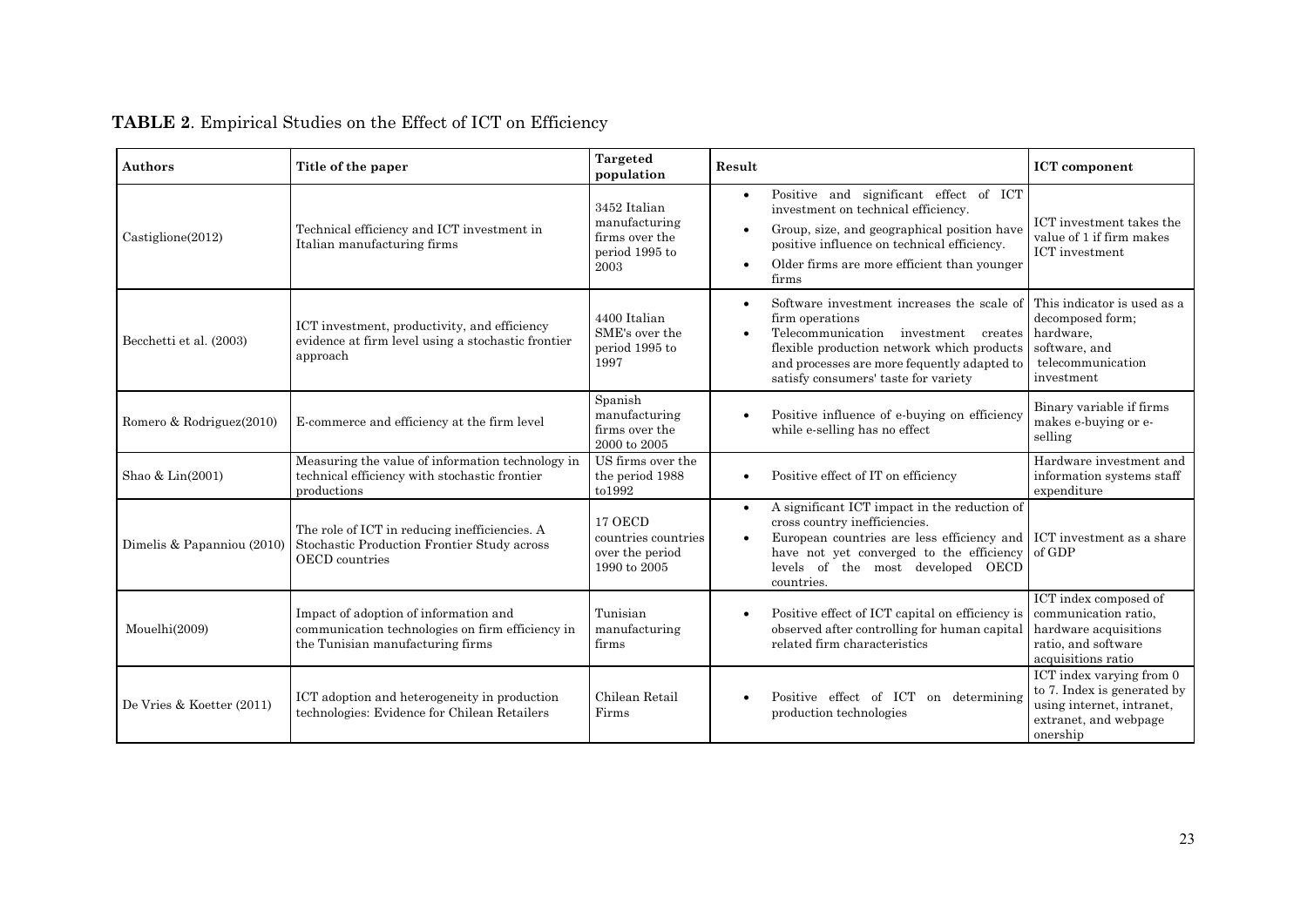| ື<br><b>A. Frontier Functions</b>                             | Coefficients |        | t-statistics |
|---------------------------------------------------------------|--------------|--------|--------------|
| Constant                                                      | 0.10         |        | 5.19         |
| K                                                             | 0.14         |        | 17.09        |
| L                                                             | 0.02         |        | 2.13         |
| RM                                                            | 0.59         |        | 72.43        |
| $E\,$                                                         | 0.05         |        | 5.86         |
| T                                                             | 0.04         |        | 5.98         |
| $K^*K$                                                        | 0.02         |        | 5.73         |
| $K^*L$                                                        | $-0.01$      |        | $-2.07$      |
| $K^*RM$                                                       | $-0.08$      |        | $-11.89$     |
| $K^*E$                                                        | 0.04         |        | 6.14         |
| $K^*T$                                                        | $-0.01$      |        | $-2.29$      |
| $L^*L$                                                        | 0.00         |        | 0.47         |
| $L^*RM$                                                       | 0.01         |        | 1.46         |
| $L^*E$                                                        | 0.00         |        | $-0.49$      |
| $L^*T$                                                        | 0.00         |        | $-0.56$      |
| $RM^*RM$                                                      | 0.09         |        | 27.70        |
| $RM*E$                                                        | $-0.05$      |        | $-8.29$      |
| $RM^*T$                                                       | 0.03         |        | 6.14         |
| $E^*E$                                                        | 0.01         |        | 3.01         |
| $E^*T$                                                        | $-0.01$      |        | $-2.00$      |
| $T^*T$                                                        | 0.03         |        | 5.80         |
| Chemicals                                                     | 0.19         |        | 7.37         |
| Electricity                                                   | 0.05         |        | 2.27         |
| Machinery                                                     | 0.03         |        | 1.29         |
| <b>B. Inefficiency Effects Model</b>                          |              |        |              |
| Constant                                                      | $-0.88$      |        | $-1.98$      |
| Trade Openness                                                | $-1.11$      |        | $-5.84$      |
| Outsourcing                                                   | $-3.66$      |        | $-7.37$      |
| Regional Agglomeration                                        | $-2.13$      |        | $-7.30$      |
| R&D personnel                                                 | $-0.44$      |        | $-4.40$      |
| Software investment                                           | $-0.12$      |        | $-5.60$      |
| Year 2004                                                     | $-1.15$      |        | $-7.85$      |
| Year 2005                                                     | $-1.54$      |        | $-8.08$      |
| Year 2006                                                     | $-2.31$      |        | $-12.71$     |
| Year 2007                                                     | $-0.83$      |        | $-7.36$      |
| Variance Parameters, loglikelihood, and mean efficiency       |              |        |              |
| $\sigma^2 = \sigma^u_2 + \sigma^v_2$                          | 0.75         | 9.34   |              |
| $\gamma = \sigma_{2}^{u} / (\sigma_{2}^{u} + \sigma_{2}^{v})$ | 0.94         | 116.99 |              |
| Loglikelihood                                                 | $-357.52$    |        |              |
| Mean efficiency                                               | 0.83         |        |              |
| <b>Number of observations</b>                                 | 2212         |        |              |

**TABLE 3**. Stochastic Production Frontier Estimation Results for High Technology Firms

*Transportation is the base sector*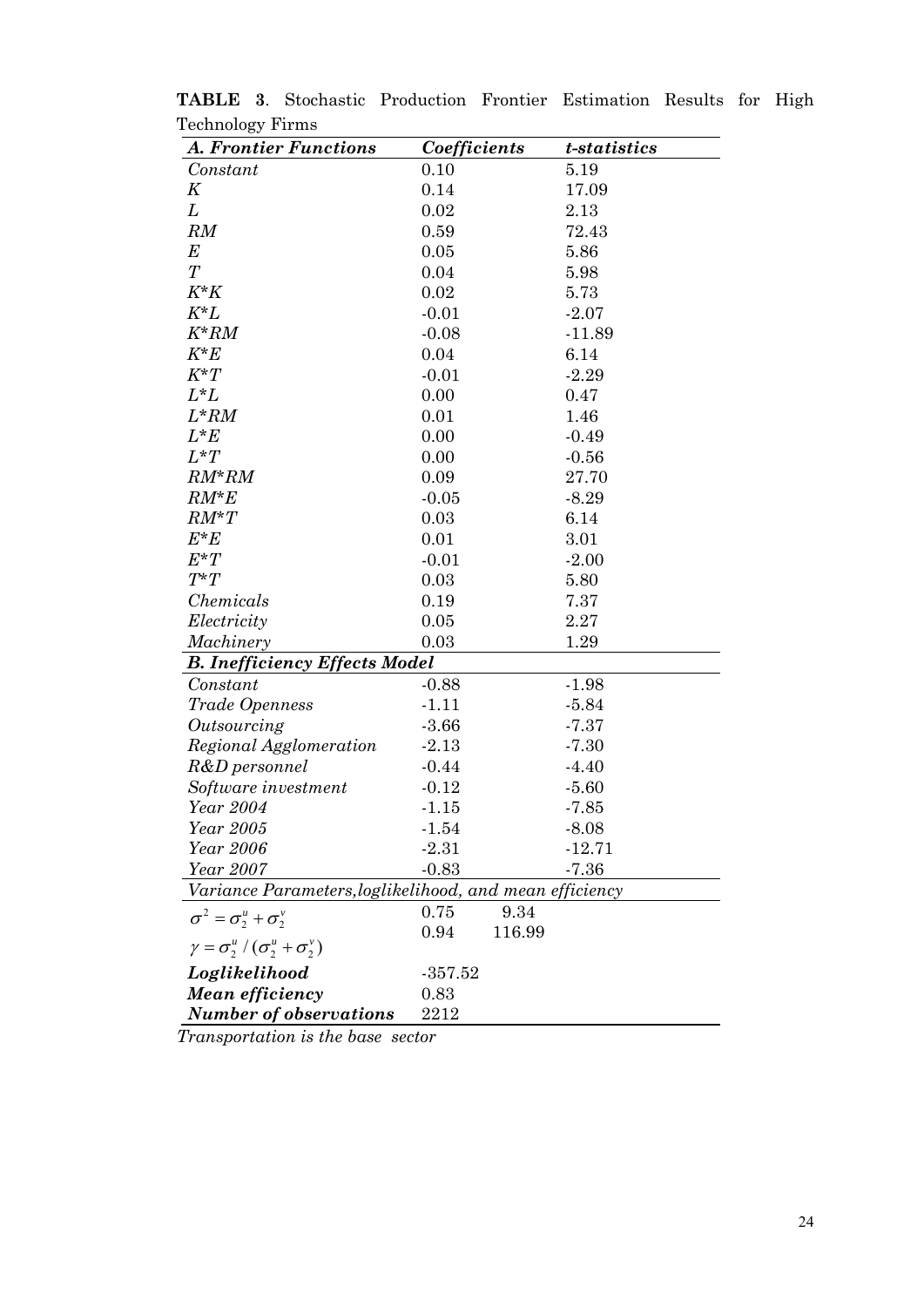| $_{\text{r}}$ comparisons $_{\text{r}}$ is more<br><b>A. Frontier Functions</b> | Coefficients t-statistics |                    |
|---------------------------------------------------------------------------------|---------------------------|--------------------|
| Constant                                                                        | $-0.01$                   | $-0.30$            |
| K                                                                               | 0.08                      | 13.80              |
| L                                                                               | $-0.01$                   | $-1.67$            |
| RM                                                                              | 0.66                      | 98.28              |
| E                                                                               | 0.03                      | 4.51               |
| T                                                                               | 0.03                      | 4.84               |
| $K^*K$                                                                          | 0.01                      | 5.20               |
| $K^*L$                                                                          | 0.01                      | 1.62               |
| $K^*RM$                                                                         | $-0.04$                   | $-8.21$            |
| $K^*E$                                                                          | 0.00                      | 0.65               |
| $K^*T$                                                                          | 0.00                      | $-0.20$            |
| $L^*L$                                                                          | 0.00                      | 1.21               |
| $L^*RM$                                                                         | 0.00                      | 0.71               |
| $L^*E$                                                                          | 0.00                      | 0.60               |
| $L^*T$                                                                          | 0.00                      | 0.35               |
| $RM^*RM$                                                                        | 0.10                      | 35.80              |
| $RM^*E$                                                                         | $-0.04$                   | $-6.97$            |
| $RM^*T$                                                                         | 0.02                      | 4.68               |
| $E^*E$                                                                          | 0.02                      | 4.88               |
| $E^*T$                                                                          | $-0.01$                   | $-2.80$            |
| $T^*T$                                                                          | 0.03                      | 5.08               |
| Food                                                                            | $-0.01$                   | $-0.37$            |
| <b>Textiles</b>                                                                 | 0.14                      | 4.65               |
| Paper                                                                           | 0.17                      | 5.32               |
| Unclassified manufacturing 0.02                                                 |                           | 0.62               |
| <b>B. Inefficiency Effects Model</b>                                            |                           |                    |
| Constant                                                                        | 0.39                      | 2.62               |
| Export share                                                                    | $-5.63$                   | $-13.13$           |
| Outsourcing expenditure                                                         | $-0.21$                   | $-3.38$            |
| Outsourcing income                                                              | 0.00                      | 0.00               |
| Subsidy                                                                         | 0.03                      | 0.75               |
| Regional Agglomeration                                                          | $-0.07$                   | $-1.00$            |
| R&D personnel expenditure                                                       | $-0.23$                   | $-5.75$            |
| Software investment                                                             | $-0.08$<br>$-0.52$        | $-4.00$<br>$-5.77$ |
| Subcontracting expenditure<br>Year 2004                                         | $-0.21$                   | $-3.50$            |
| Year 2005                                                                       | $-0.36$                   | $-4.50$            |
| Year 2006                                                                       | $-0.97$                   | $-6.06$            |
|                                                                                 | $-0.23$                   | $-3.29$            |
| Year 2007<br>Variance Parameters, loglikelihood, and mean efficiency            |                           |                    |
| $\sigma^2 = \sigma_2^u + \sigma_2^v$                                            | 0.28                      | 7.00               |
| $\gamma = \sigma_2^u / (\sigma_2^u + \sigma_2^v)$                               | 0.78                      | 19.50              |
| Loglikelihood                                                                   | $-1111.6$                 |                    |
| Mean efficiency                                                                 | 0.82                      |                    |
| Number of observations                                                          | 4160                      |                    |
|                                                                                 |                           |                    |

**TABLE 4.** Stochastic Production Frontier Estimation Results for Low Technology Firms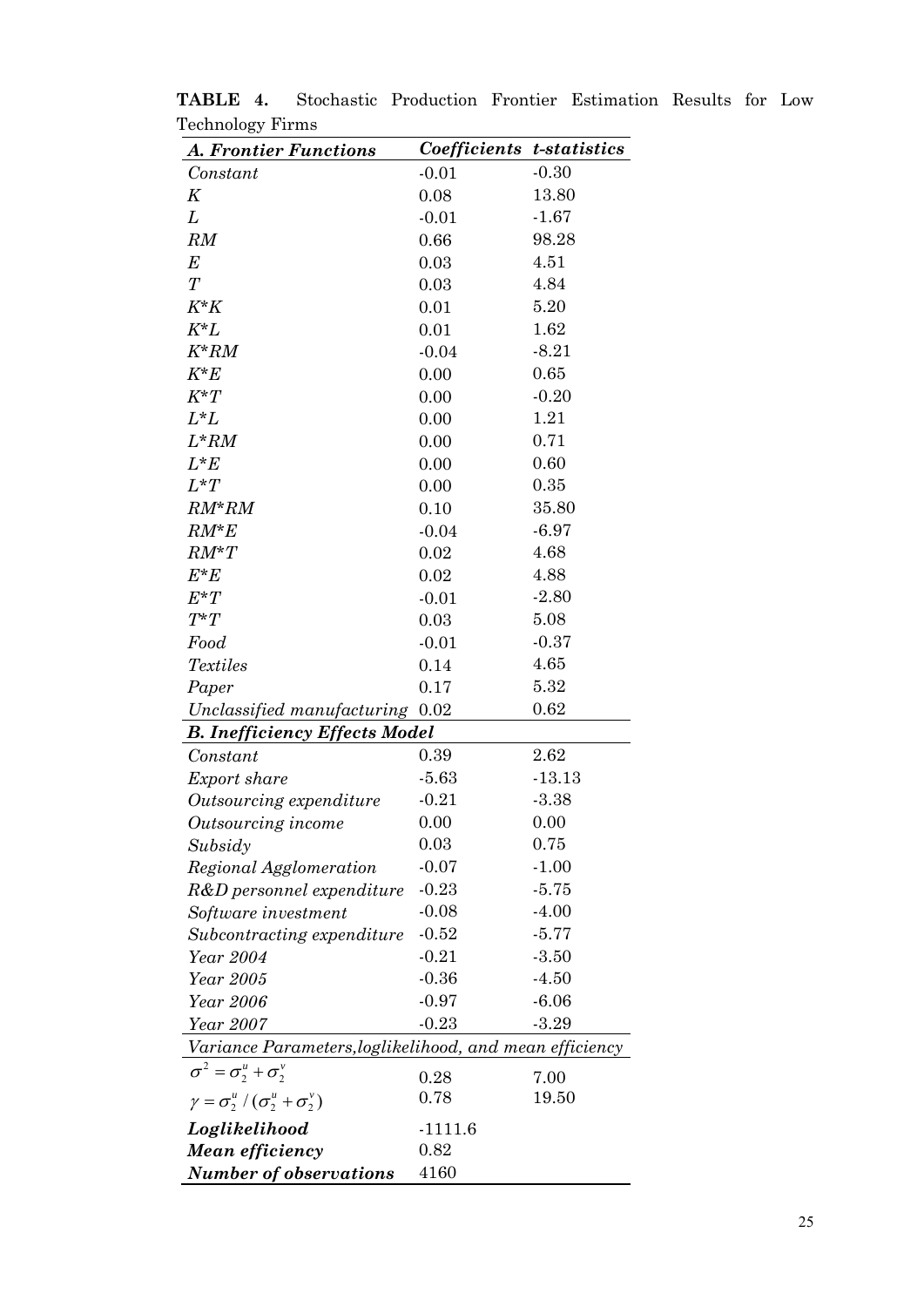### **TABLE 5**. Test results

|                                                                                              | Loglikelihood | <b>Test</b> |           |
|----------------------------------------------------------------------------------------------|---------------|-------------|-----------|
| Null hypothesis                                                                              | Value         | Statistic   | Decision  |
| Cobb Douglas production<br>All $\beta$ 's are equal to zero                                  |               |             |           |
| <b>High Technology Sectors</b>                                                               | $-691,03$     | 666,06      | Ho Reject |
| Low Technology Sectors                                                                       | $-1738,4$     | 1253.6      | Ho Reject |
| No Inefficiency<br>$H_0$ : $\gamma = \delta_0 =  \delta_{n=0}$                               |               |             |           |
| <b>High Technology Sectors</b>                                                               | $-632$        | 548         | Ho Reject |
| Low Technology Sectors                                                                       | $-1456$       | 688.8       | Ho Reject |
| Non<br>Stochastic<br>Inefficiency<br>$H_0$ : $\gamma = 0$                                    |               |             |           |
| <b>High Technology Sectors</b>                                                               | $-632$        | 533,2       | Ho Reject |
| Low Technology Sectors                                                                       | $-1456$       | 314         | Ho Reject |
| No Inefficiency Effects<br>$H_0$ : $\delta_1$ = $\delta_n$ = 0                               |               |             |           |
| <b>High Technology Sectors</b>                                                               | $-365,4$      | 14,8        | Ho Reject |
| Low Technology Sectors                                                                       | $-1299$       | 375         | Ho Reject |
| Time<br>Invariant<br>Inefficiency<br>$H_0$ : $\delta_3 = \delta_4 = \delta_5 = \delta_6 = 0$ |               |             |           |
| <b>High Technology Sectors</b>                                                               | $-363.8$      | 32.4        | Ho Reject |
| Low Technology Sectors                                                                       | $-1154.01$    | 86          | Ho Reject |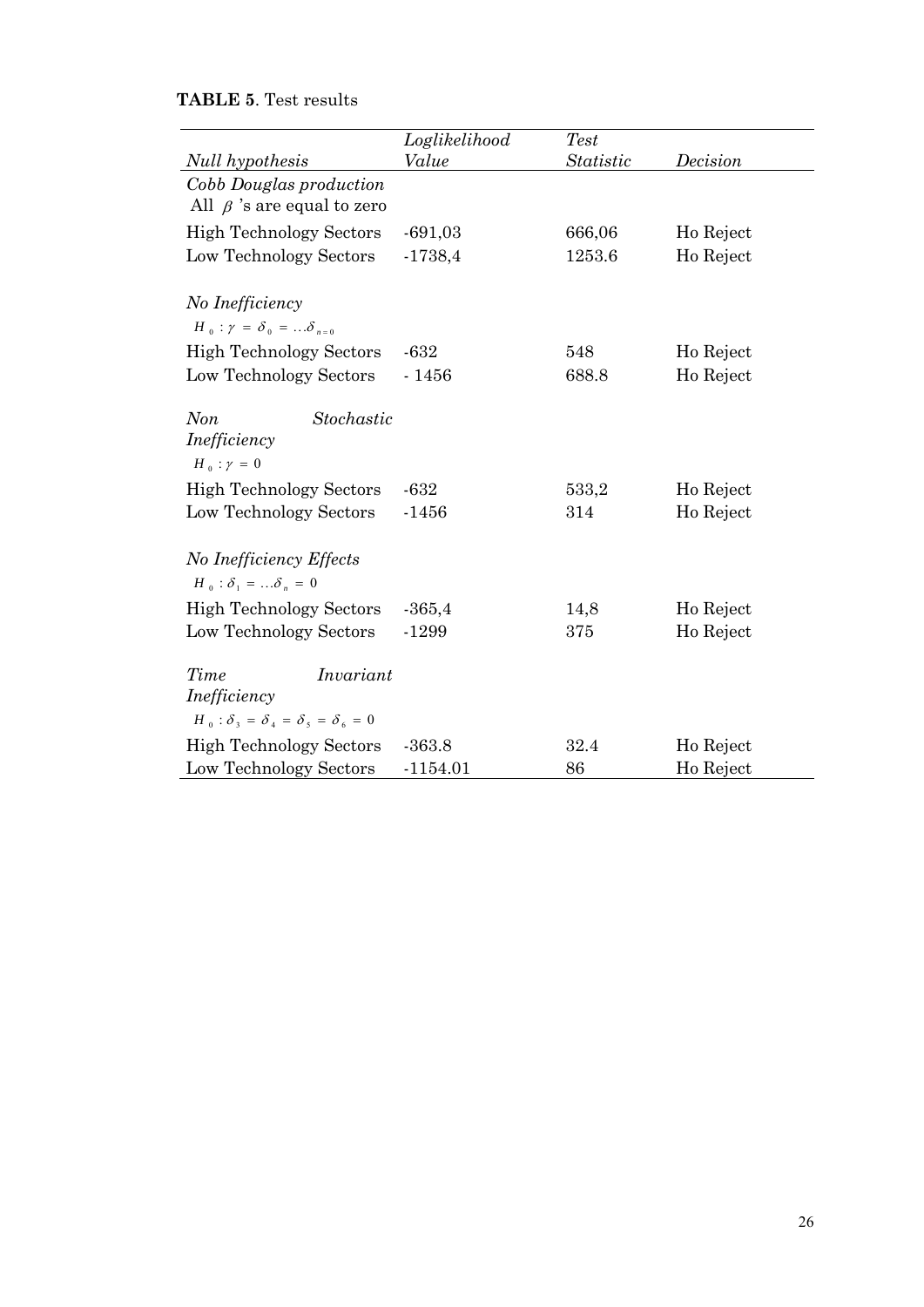| <b>TABLE 6.</b> Variable Definitions |
|--------------------------------------|
|                                      |

| Output (Q)                                                                                                                | Output which is measured as manufacturing<br>sales-changes in finished good inventories                                                                                                                                                                                                                                        |  |  |
|---------------------------------------------------------------------------------------------------------------------------|--------------------------------------------------------------------------------------------------------------------------------------------------------------------------------------------------------------------------------------------------------------------------------------------------------------------------------|--|--|
| Capital Stock (K)                                                                                                         | Depreciation Allowances                                                                                                                                                                                                                                                                                                        |  |  |
| Labor(L)                                                                                                                  | <b>Average Number of Employees</b>                                                                                                                                                                                                                                                                                             |  |  |
| Raw Material (RM)                                                                                                         | Total value of intermediate goods                                                                                                                                                                                                                                                                                              |  |  |
| Electricity and Fuel (E)                                                                                                  | Electricity and fuel purchased                                                                                                                                                                                                                                                                                                 |  |  |
| Time(T)                                                                                                                   | Time $(t,1,5)$                                                                                                                                                                                                                                                                                                                 |  |  |
| <b>Industry Dummies</b>                                                                                                   | Food (Nace 15-16), textile (Nace 17-18), leather<br>(Nace19), wood (Nace20), paper (Nace21-<br>22), chemicals (Nace25), plastics<br>(Nace25), nonmetals (Nace 26), metals (Nace 27-<br>28), machinery (29), electricity (Nace 30-<br>33), transportation equipment (Nace 34-35), and<br>unclassified manufacturing(Nace 36-37) |  |  |
| Dummy variable which takes the value of 1 if the<br><b>R&amp;D</b> Personnel<br>firm invests in R&D personnel expenditure |                                                                                                                                                                                                                                                                                                                                |  |  |
| <b>Regional Agglomeration</b>                                                                                             | Share of the firm's revenues to the total revenue<br>of the region                                                                                                                                                                                                                                                             |  |  |
| <b>Software Investment</b>                                                                                                | Share of software investment to total intangible<br>investment                                                                                                                                                                                                                                                                 |  |  |
| <b>Trade Openess</b>                                                                                                      | Share of total product and services exports to total<br>revenues                                                                                                                                                                                                                                                               |  |  |
| <b>Outsourcing revenue</b>                                                                                                | The share of total outsourcing expenditure to total<br>expenditure                                                                                                                                                                                                                                                             |  |  |
| <b>Outsourcing expenditure</b>                                                                                            | The share of total outsourcing revenues to total<br>revenues                                                                                                                                                                                                                                                                   |  |  |
| Subsidy                                                                                                                   | Dummy variable which takes the value of 1 if the<br>firm receives subsidy and 0 otherwise                                                                                                                                                                                                                                      |  |  |
| Suncontracting                                                                                                            | The share of subcontracting expenditure to total<br>expenditure                                                                                                                                                                                                                                                                |  |  |
| <b>Time Effects</b>                                                                                                       | Dummies for each year from 2004 to 2007. 2003 is<br>a reference year(d_2004, d_2005, d_2006, d_2007)                                                                                                                                                                                                                           |  |  |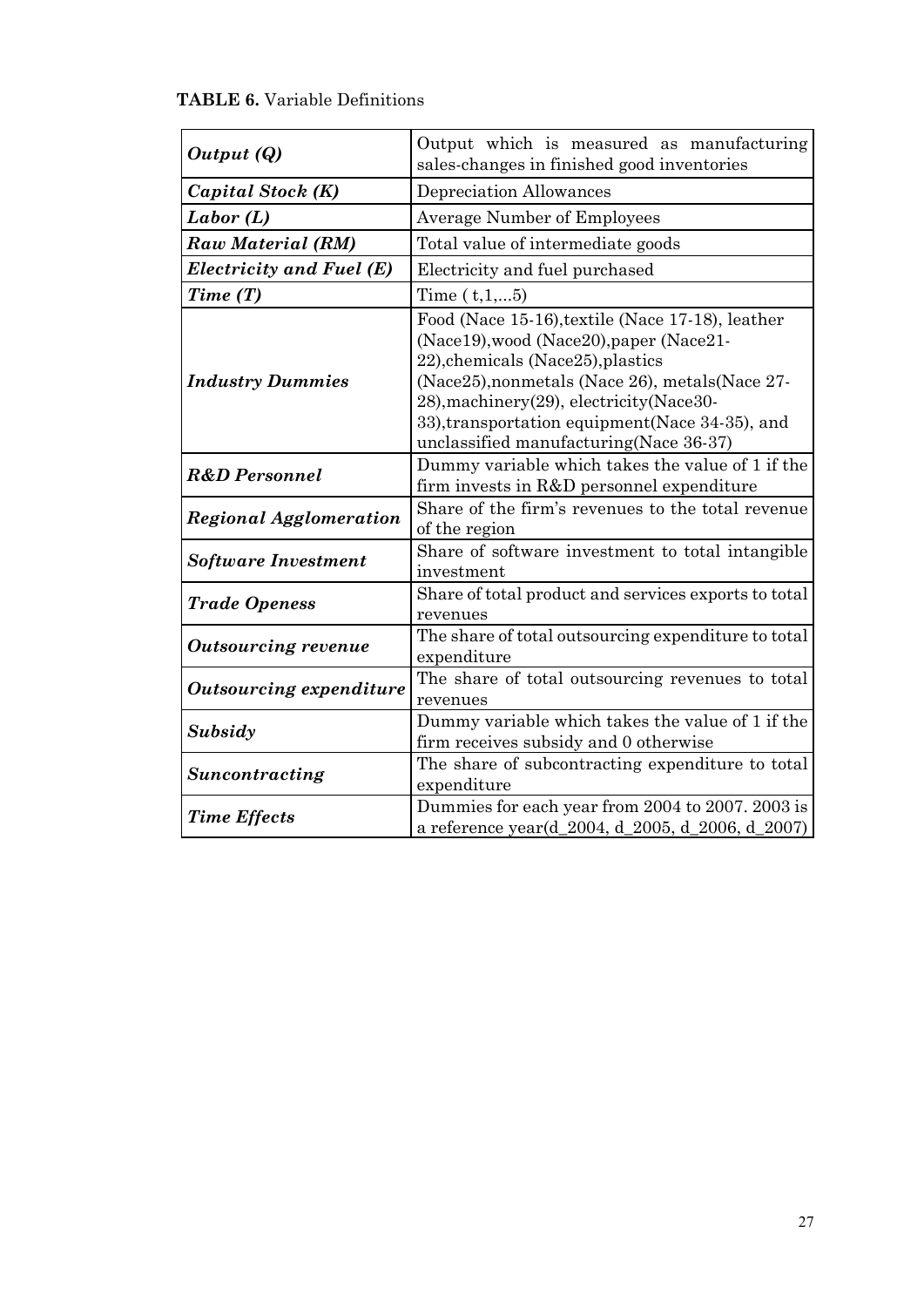#### **REFERENCES**

Adams, M., & Oleksak, M. (2010). *Intangible Capital: Putting knowledge to work in the 21st century organization*. Santa Barbara, ABC-CLIO.

Alvarez, R., & Crespi, G. (2003). Determinants of technical efficiency in small firms. *Small Business Economics, 20*(3), 233-244.

Aoki, M. (1989). *Information, incentives and bargaining in the Japanese economy: A microtheory of the Japanese Economy*. New York, Cambridge University Press.

Atiyas, I. (2011). *Regulation and competition in the Turkish telecommunications industry. In The Political Economy of Regulation in Turkey*.New York, Springer.

Atrostic, B. K., & Nguyen, S. V. (2005). IT and productivity in US manufacturing: Do computer networks matter?. *Economic Inquiry, 43*(3), 493-506.

Atrostic, B. K., Motohashi, K., Nguyen, S. V. (2008). Computer Network Use and Firms' Productivity Performance: The United States vs. Japan (US Census Bureau Center for Economic Studies Paper No. CES-WP-08-30). Retrieved March 18, 2015, from http://papers.ssrn.com/sol3/papers.cfm?abstract\_id=1269425.

Aw, B. Y., & Batra, G. (1998). Technology, exports and firm efficiency in Taiwanese manufacturing. *Economics of Innovation and New Technology, 7*(2), 93-113.

Balassa, B. (1978). Exports and economic growth: further evidence. *Journal of Development Economics, 5*(2), 181-189.

Basu, S., & Fernald, J. (2007). Information and communications technology as a general‐purpose technology: evidence from US industry data. *German Economic Review, 8*(2), 146-173.

Battese, G. E., & Coelli, T. J. (1992). *Frontier production functions, technical efficiency and panel data: with application to paddy farmers in India*. Netherlands, Springer.

Becchetti, L., Bedoya, D. A. I., & Paganetto, L. (2003). ICT investment, productivity and efficiency: evidence at firm level using a stochastic frontier approach. *Journal of Productivity Analysis, 20*(2), 143-167.

Berghall, E. (2014). Has Finland advanced from an investment to an innovationdriven stage*?. LTA, 1*(14), 11-32.

Bertschek, I., Fryges, H., & Kaiser, U. (2006). B2B or Not to Be: does B2B e‐ commerce increase labour productivity?. *International Journal of the Economics of Business, 13*(3), 387-405.

Bessen, J., & Hunt, R. M. (2007). An empirical look at software patents. *Journal of Economics & Management Strategy, 16*(1), 157-189.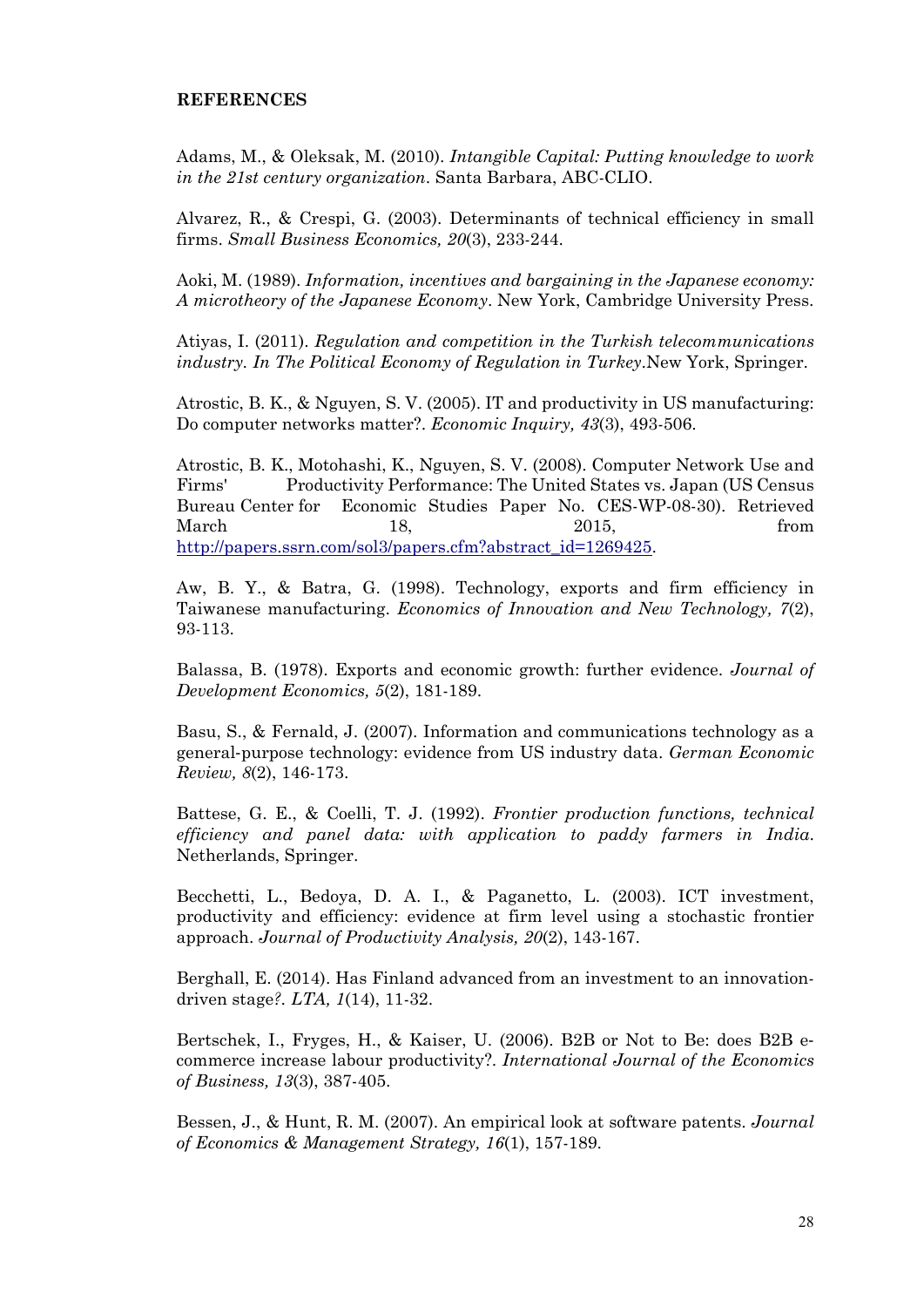Birdshall, N., & Nellis, J. (2003). Winners and losers: assessing the distributional impact of privatization. *World Development, 31*(10), 1617-1633.

Bodman, P. M. (1996). On export-led growth in Australia and Canada: cointegration, causality, and structural stability, *Australian Economic Papers, 35*(67), 282-299.

Borgo, M. D., Goodridge, P., Haskel, J., & Pesole, A. (2013). Productivity and growth in UK Industries: an intangible investment approach. *Oxford Bulletin of Economics and Statistics, 75*(6), 806-834.

Bortolotti, B., D'Souza, J., Fantini, M., & Megginson, W. L. (2002). Privatization and the sources of performance improvement in the global telecommunications industry. *Telecommunications Policy, 26*(5), 243-268.

Bosworth, B. P., & Triplett, J. E. (2000). *What's new about the new economy? IT, economic growth and productivity*. Washington, DC, Brookings Institution, Mimeo.

Brasini, S., & Freo, M. (2012). The impact of information and communication technologies: an insight at micro-level on one Italian region. *Economics of Innovation and New Technology, 21*(2), 107-123.

Burki, A. A., & Terrell, D. (1998). Measuring production efficiency of small firms in Pakistan. *World Development, 26*(1), 155-169.

Castiglione, C. (2012). Technical efficiency and ICT investment in Italian manufacturing firms. *Applied Economics, 44*(14), 1749-1763.

Castiglione, C., & Infante, D. (2014). ICTs and time-span in technical efficiency gains. A stochastic frontier approach over a panel of Italian manufacturing firms. *Economic Modelling,41*, 55-65.

Coe, D. T., Helpman, E. & Hoffmaister, A.W. (1995). North-South R&D spillovers, *The Economic Journal, 107,* 134-149.

Cohen, W. M., & Levin, R. C. (1989). Empirical studies of innovation and market structure. *Handbook of Industrial Organization, 2*, 1059-1107.

Corrado, C., Haskel, J., Jona-Lasinio, C., & Iommi, M. (2013). Innovation and intangible investment in Europe, Japan, and the United States. *Oxford Review of Economic Policy, 29*(2), 261-286.

Corrado, C., Hulten, C., & Sichel, D. (2009). Intangible capital and US economic growth. *Review of Income and Wealth, 55*(3), 661-685.

Criscuolo, C. & Waldron, K. (2003). E-commerce and productivity, *Economic Trends, 60*, 52-57.

Cummins, J. G. (2005). A new approach to the valuation of intangible capital. In C. Corrado, J. Haltiwanger,.& D. Sichel (Eds.), *Measuring capital in the new economy*, (pp.47-72). USA, University of Chicago Press.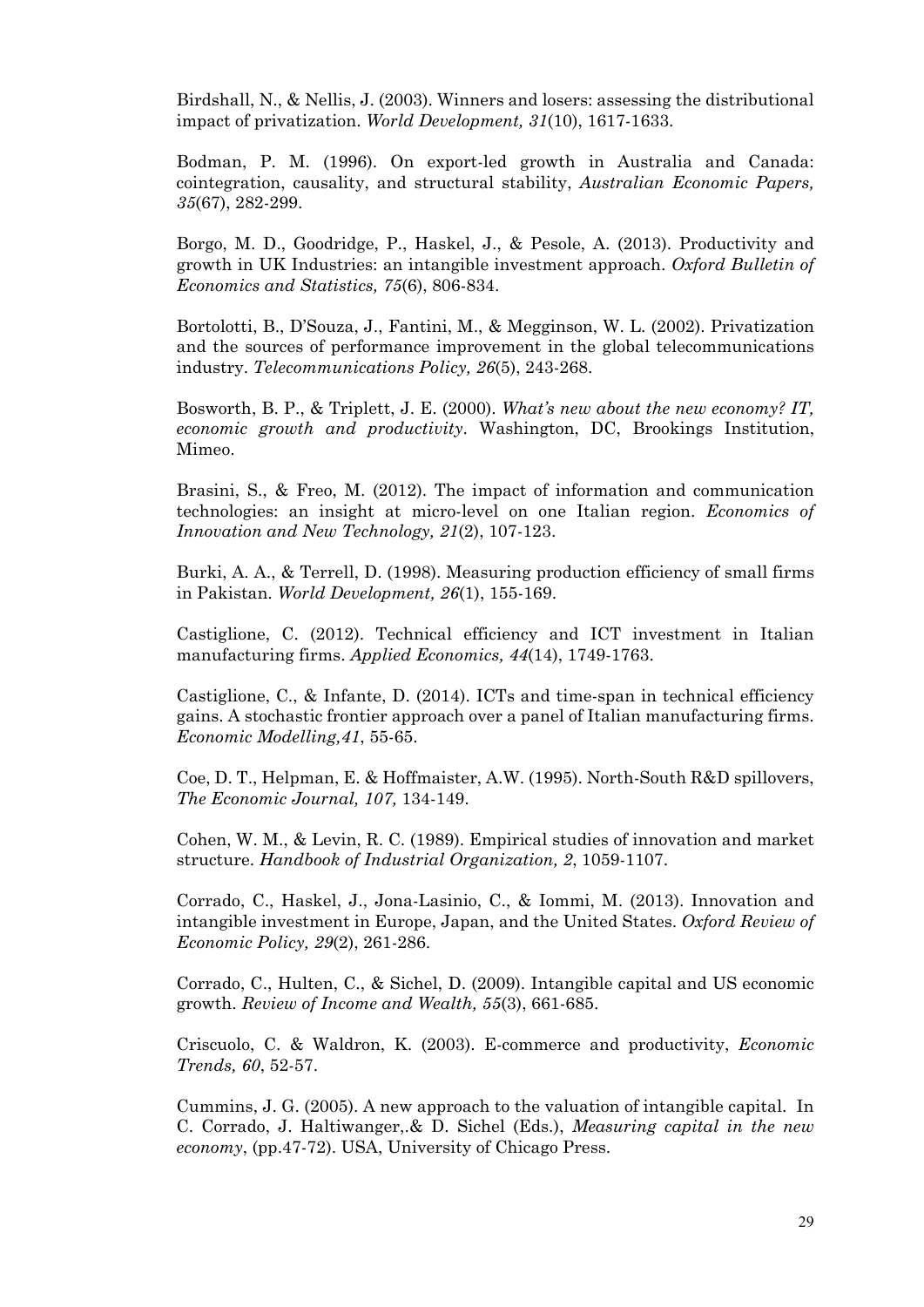Curran, J., & Blackburn, R. (1994). *Small firms and local economic networks: the death of the local economy?*London, UK, Paul Chapman.

De Vries, G. J., & Koetter, M. (2011). ICT Adoption and heterogeneity in production technologies: evidence for Chilean retailers. *Oxford Bulletin of Economics and Statistics, 73*(4), 539-555.

Delgado, M. A., Farinas, J. C., & Ruano, S. (2002). Firm productivity and export markets: a non-parametric approach. *Journal of International Economics, 57*(2), 397-422.

Dilling-Hansen, M., Madsen, E. S., & Smith, V. (2003). Efficiency, R&D and ownership–some empirical evidence. *International Journal of Production Economics, 83*(1), 85-94.

Dimelis, S. P., & Papaioannou, S.K. (2010). Technical efficiency and the role of information technology: a stochastic production frontier study across OECD countries, In S. Allegrezza & A. Dubrocard (Eds.), *Internet Econometrics* (pp.43- 62),UK, Palgrave McMillan.

Dimelis, S. P. & Papaioannou, S.K. (2014). Human capital effects on technical inefficiency: A stochastic frontier analysis across industries of the Greek economy, *International Review of Applied Economics, 28*(6), 797-812.

Driffield, N., & Munday, M. (2001). Foreign manufacturing, regional agglomeration and technical efficiency in UK industries: a stochastic production frontier approach. *Regional Studies, 35*(5), 391-399.

Farrell, M. J. (1957). The measurement of productive efficiency. *Journal of the Royal Statistical Society*. *Series A (General),* 253-290.

Feder, G. (1983). On exports and economic growth. *Journal of Development Economics, 12*(1), 59-73.

Gabel, D., & Pollard, W. (1995). *Privatization, deregulation, and competition: learning from the cases of telecommunications in New Zealand and the United Kingdom*. Retrieved May 13, 2015, from

http://citeseerx.ist.psu.edu/viewdoc/download?doi=10.1.1.230.4447&rep=rep1&ty pe=pdf.

Gianelle, C. & Tattara, G. (2009). Manufacturing abroad while making profits at home: a study on Veneto footwear and clothing global value chains, in M. Morroni (Ed).,*Corporate Governance, Organization and Design and Inter-Firm Relations: Theoretical advances and Empirical Evidence* (pp. 206-213). UK:Edward Elgar.

González, X., Jaumandreu, J., & Pazó, C. (2005). Barriers to innovation and subsidy effectiveness. *RAND Journal of Economics*,*36*(4), 930-950.

Görzig, B.& Andreas, S. (2002). Outsourcing and firm level performance (DIW Berlin (Discussion Paper No. 309). Retrieved May 15, 2015 from http://www.econstor.eu/bitstream/10419/18045/1/dp309.pdf.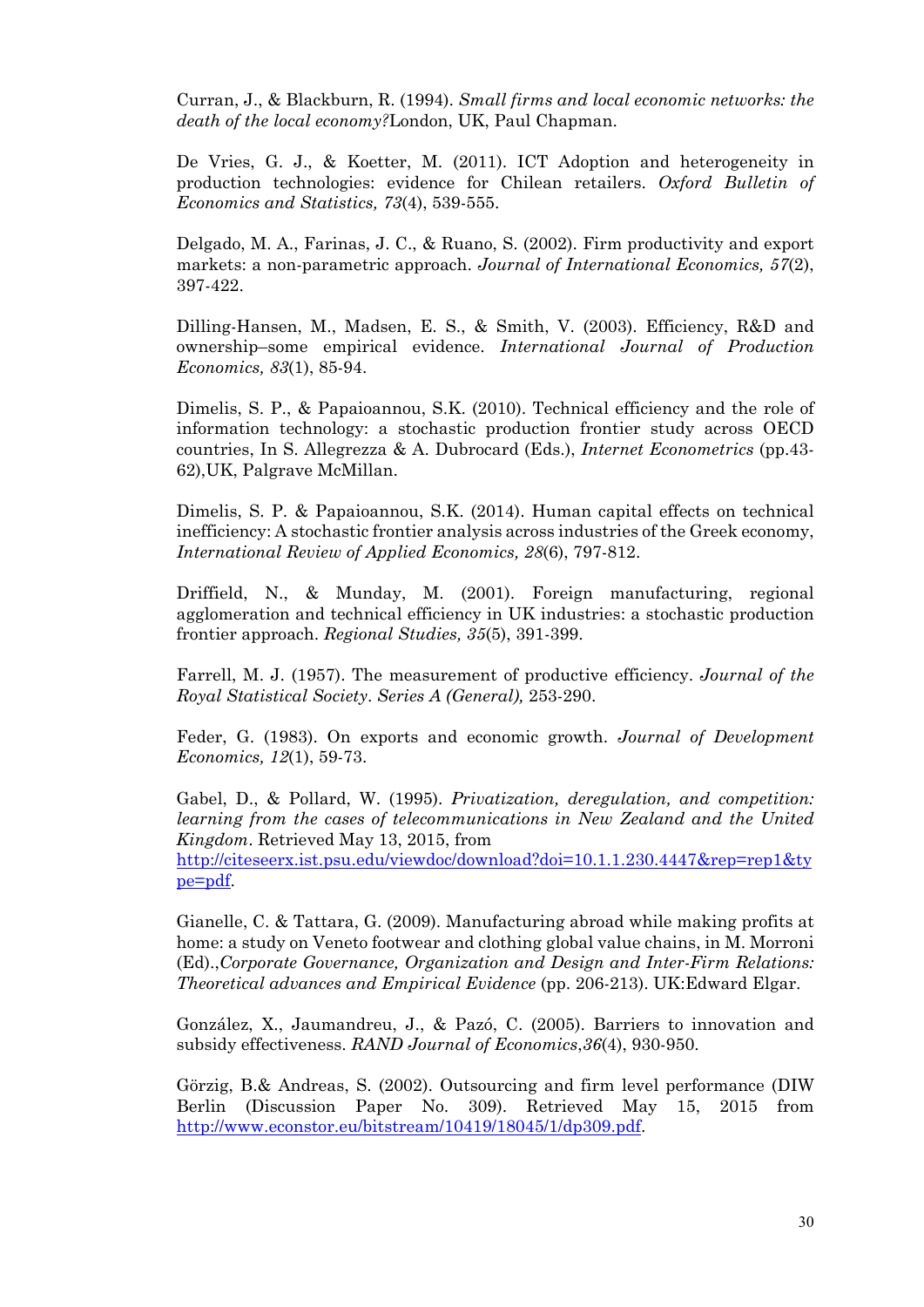Grether, J. M. (1999). Determinants of technological diffusion in mexican manufacturing: a plant-level analysis. *World Development, 27*(7), 1287-1298.

Griliches, Z. (1998). Issues in assessing the contribution of research and development to productivity growth. In Z.Griliches (Ed.),*R&D and Productivity: The Econometric Evidence* (pp.17-45). USA, University of Chicago Press.

Gumbau-Albert, M., & Maudos, J. (2002). The determinants of efficiency: the case of the Spanish industry. *Applied Economics, 34*(15), 1941-1948.

Haskel, J., Jona-Lasinio, C., & Iommi, M. (2012). Intangible capital and growth in advanced economies: Measurement methods and comparative results (IZA Discussion Paper No.6733). Retrieved May 14, 2015 from ftp://ftp.mpls.frb.fed.us/pub/research/mcgrattan/sr472/data/MacroData/Intangibl es/Corrado12.pdf.

Heshmati, A. (2003). Productivity growth, efficiency and outsourcing in manufacturing and service industries. *Journal of Economic Surveys, 17*(1), 79- 112.

Hossain, M., & Dias Karunaratne, N. (2004). Exports and economic growth in Bangladesh: Has manufacturing exports become a new engine of export-led growth?. *The International Trade Journal, 18*(4), 303-334.

Hsieh, C., & Lin, B. (1998). Internet commerce for small businesses, *Industrial Management and Data Systems, 98*, 113-190.

Huang, C. J., & Liu, J. T. (1994). Estimation of a non-neutral stochastic frontier production function. *Journal of Productivity Analysis, 5*(2), 171-180.

Hulten, C. R., & Hao, X. (2008). What is a Company Really Worth? Intangible Capital and the" Market to Book Value" Puzzle (NBER Working Paper No. w14548). Retrieved May 14, 2015 from http://infolab.stanford.edu/pub/gio/CS99I/nber\_w14548.pdf.

Jalava, J., & Pohjola, M. (2008). The roles of electricity and ICT in economic growth: Case Finland. *Explorations in Economic History, 45*(3), 270-287.

Jha, R., & Majumdar, S. K. (1999). A matter of connections: OECD telecommunications sector productivity and the role of cellular technology diffusion. *Information Economics and Policy, 11*(3), 243-269.

Koopmans, T. C. (1951). Analysis of production as an efficient combination of activities. *Activity Analysis of Production and Allocation, 13,* 33-37.

Kumbhakar, S.C., & Lovell, K.(2000). *Stochastic frontier analysis*, UK, Cambridge University Press.

Kumbhakar, S. C., Ortega-Argilés, R., Potters, L., Vivarelli, M., & Voigt, P. (2012). Corporate R&D and firm efficiency: evidence from Europe's top R&D investors. *Journal of Productivity Analysis, 37*(2), 125-140.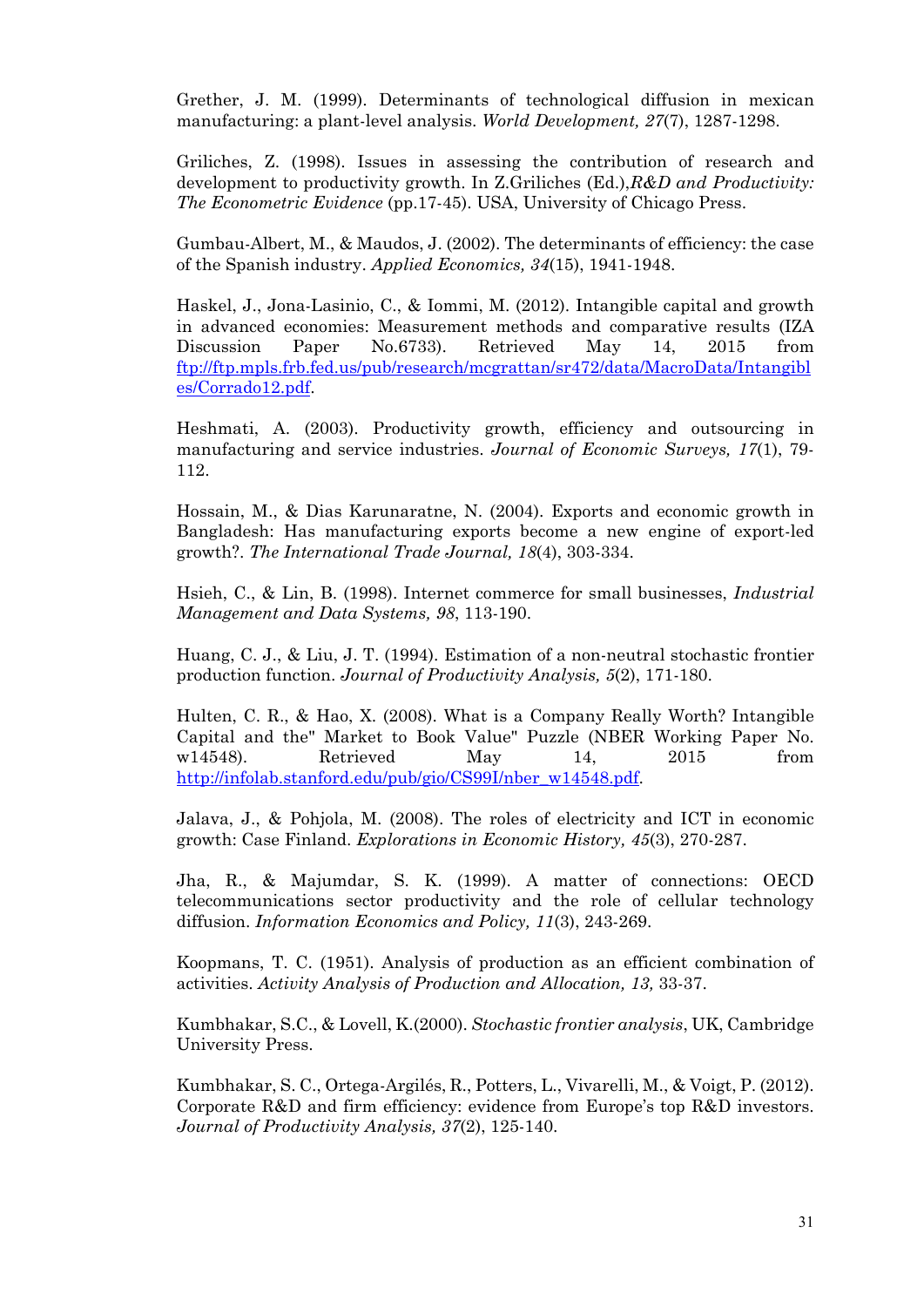Lacity, M. C., & Willcocks, L. P. (1998). An empirical investigation of information technology sourcing practices: lessons from experience. *MIS Quarterly,* 363-408.

Lam, P. L., & Shiu, A. (2010). Economic growth, telecommunications development and productivity growth of the telecommunications sector: Evidence around the world. *Telecommunications Policy, 34*(4), 185-199.

Lazonick, W. (1990*). Competitive advantage on the shop floor*. USA, Harvard University Press.

Lee, B., & Barua, A. (1999). An integrated assessment of productivity and efficiency impacts of information technology investments: Old data, new analysis and evidence. *Journal of Productivity Analysis, 12*(1), 21-43.

Lev, B. (2000). *Intangibles: management, measurement, and reporting*. Washington DC:Brookings Institution Press.

Machlup, F. (1962*). The production and distribution of knowledge in the United States* (Vol. 278). USA, Princeton University Press.

Martin, J. P., John, Jr. M., & Page, Jr. (1983). The impact of subsidies on X-Efficiency in LDC industry: theory and an empirical test. *Review of Economics and Statistics, 65*(4), 608-617.

MERITUM. (2002). Guidelines for Managing and Reporting on Intangibles, MERITUM Project. Retrieved May 15, 2015 from www.pnbukh.com/files/pdf\_filer/pdf\_filer/MERITUM\_Guidelines.pdf.

Milana, C., & Zeli, A. (2002). The contribution of ICT to production efficiency in Italy: firm-level evidence using data envelopment analysis and econometric estimations (No. 2002/13). Paris, OECD Publishing. Retrieved May 15, 2015 from http://www.oecd-

ilibrary.org/docserver/download/5lgsjhvj7m5d.pdf?expires=1431686341&id=id&a ccname=guest&checksum=235816053C0ABA10933BC3CB14BE1F82.

Mitra, A. (1999). Agglomeration economies as manifested in technical efficiency at the firm level. *Journal of Urban Economics, 45*(3), 490-500.

Motohashi, K. (2007). Firm-level analysis of information network use and productivity in Japan. *Journal of the Japanese and International Economies, 21*(1), 121-137.

Mouelhi, R. B. A. (2009). Impact of the adoption of information and communication technologies on firm efficiency in the Tunisian manufacturing sector. *Economic Modelling, 26*(5), 961-967.

OECD (1997). Information Infrastructures: their impact and regulatory requirements. (OECD/GD(97)18). Retrieved May 15,2015 from http://www.oecd.org/sti/broadband/2095181.pdf.

OECD (2011). ISIC REV.3 Technology intensity definition, classification of manufacturing industries into categories based on R&D intensities. Retrieved May 15, 2015 from http://www.oecd.org/sti/ind/48350231.pdf.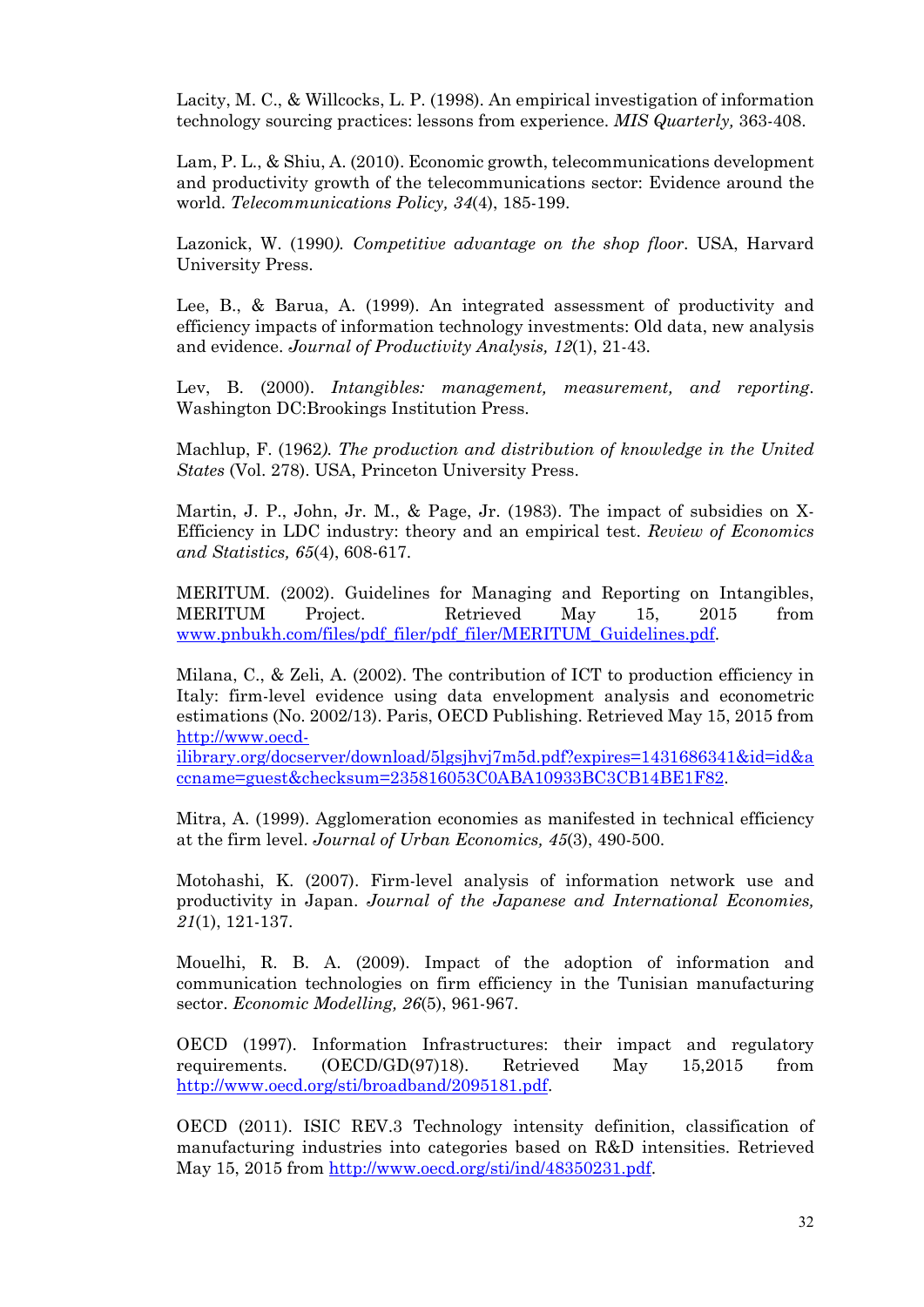Oliner, S. D., Sichel, D. E., & Stiroh, K. J. (2008). Explaining a productive decade. *Journal of Policy Modeling, 30*(4), 633-673.

Park, W. G., & Ginarte, J. C. (1997). Intellectual property rights and economic growth*. Contemporary Economic Policy, 15*(3), 51-61.

Perelman, S. (1995). R&D, technological progress and efficiency change in industrial activities. *Review of Income and Wealth, 41*(3), 349-366.

Piesse, J., & Thirtle, C. (2000). A stochastic frontier approach to firm level efficiency, technological change, and productivity during the early transition in Hungary. *Journal of Comparative Economics, 28*(3), 473-501.

Polanyi, M., & Sen, A. (1967). *The tacit dimension*. New York: Doubleday.

Ram, R. (1985). Exports and economic growth: Some additional evidence. *Economic Development and Cultural Change*, *33*(2),415-425.

Repkine, A. (2008). ICT Penetration and Aggregate Production Efficiency: Empirical Evidence for a Cross-Section of Fifty Countries. *Journal of Applied Economic Sciences,3*(2), 137-144.

Repkine, A. (2009). Telecommunications Capital Intensity and Aggregate Production Efficiency: a Meta-Frontier Analysis (MPRA Working Paper No. 13059). Retrieved May 14, 2015 from http://mpra.ub.unimuenchen.de/13059/1/MPRA\_paper\_13059.pdf.

Rincon, A., Robinson, C., & Vecchi, M. (2005). The productivity impact of ecommerce in the UK: 2001 evidence from microdata (NIESR Working Paper No. 257). Retrieved May 14, 2015 from http://www.researchgate.net/profile/Michela\_Vecchi/publication/5200599\_The\_P roductivity impact of E-

Commerce in the UK 2001 Evidence from microdata/links/09e4150a4a6e814a e1000000.pdf.

Romero,Q. C., & Rodríguez, R. D. (2010). E-commerce and efficiency at the firm level. *International Journal of Production Economics, 126*(2), 299-305.

Romijn, H., & Albaladejo, M. (2002). Determinants of innovation capability in small electronics and software firms in southeast England. *Research Policy, 31*(7), 1053-1067.

Ross, J. W., Beath, C. M., & Goodhue, D. L. (1996). Develop long-term competitiveness through IT assets. *Sloan Management Review, 38*(1), 31-42.

Schmidt, P., & Sickles, R. C. (1984). Production frontiers and panel data. *Journal of Business & Economic Statistics, 2*(4), 367-374.

Shao, B. B., & Lin, W. T. (2001). Measuring the value of information technology in technical efficiency with stochastic production frontiers*. Information and Software Technology, 43*(7), 447-456.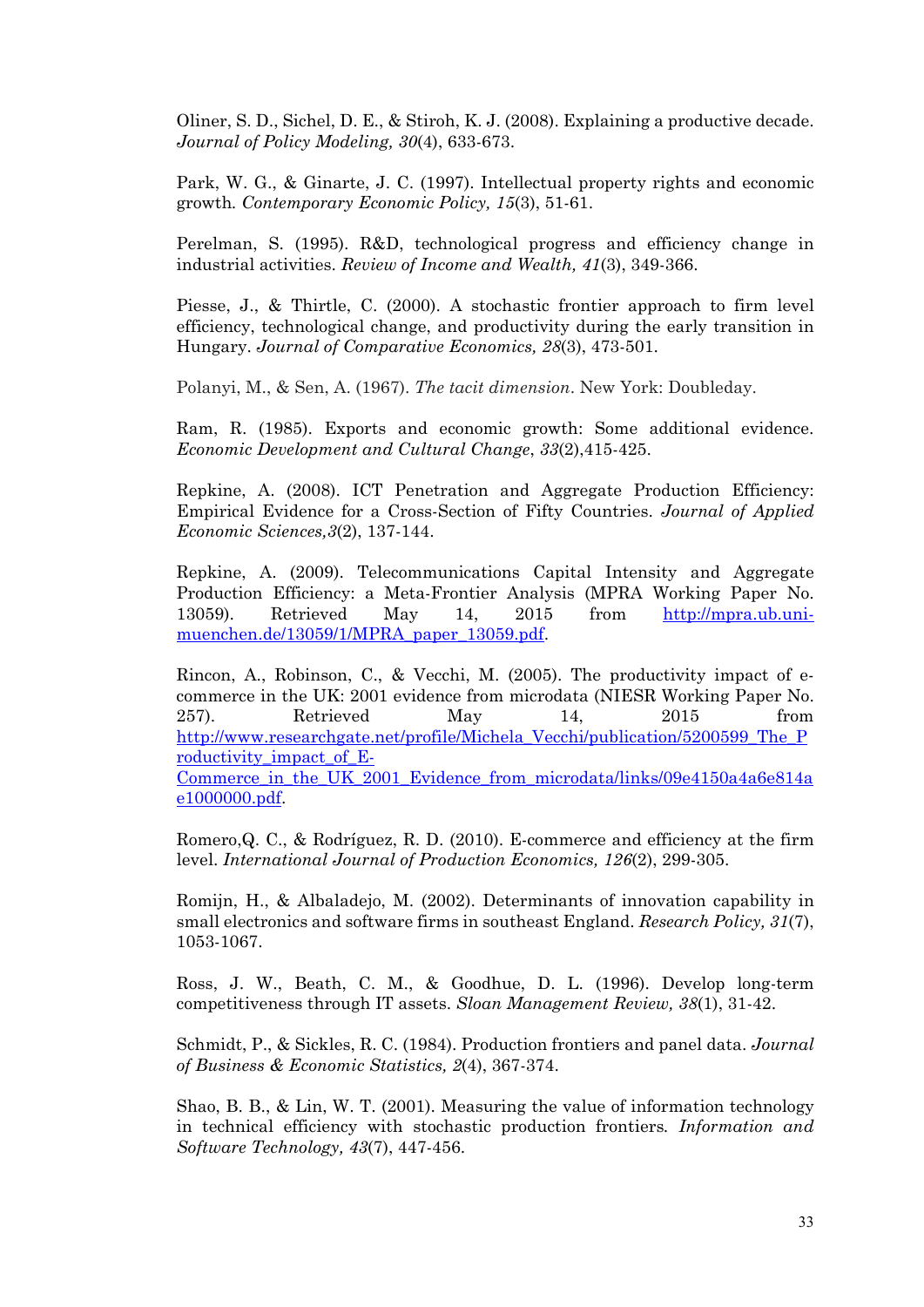Shapiro, C., & Varian, H. R. (2013). *Information rules: a strategic guide to the network economy*. USA, Harvard Business Press.

Sun, H., Hone, P., & Doucouliago, H. (1999). Economic openness and technical efficiency: a case study of Chinese manufacturing industries. *Economics of Transition, 7*(3), 615-636.

Tassey, G. (1997). *The economics of R&D policy*. USA, Greenwood Publishing Group.

Taymaz, E., & Saatci, G. (1997). Technical change and efficiency in Turkish manufacturing industries. *Journal of Productivity Analysis, 8*(4), 461-475.

Taymaz, E., Voyvoda, E., & Yılmaz, K. (2008). Türkiye Đmalat Sanayiinde Yapısal Dönüşüm, Üretkenlik ve Teknolojik Değişme Dinamikleri (ERC Working Paper No. 08/04). Retrieved May 14, 2015 from

http://www.erc.metu.edu.tr/menu/series08/0804.pdf.

Torii, A., & Caves, R. E. (1992). Technical efficiency in Japanese and US manufacturing industries. In R. Caves (Ed.) *Industrial Efficiency in Six Nations*, (pp.423-457). Cambridge, MIT Press.

Tybout, J., De Melo, J., & Corbo, V. (1991). The effects of trade reforms on scale and technical efficiency: new evidence from Chile. *Journal of International Economics*, *31*(3), 231-250.

Van Ark, B., & Piatkowski, M. (2004). Productivity, innovation and ICT in Old and New Europe. *International Economics and Economic Policy, 1*(2-3), 215-246.

Van Ark, B., Hao, J. X., Corrado, C., & Hulten, C. (2009). Measuring intangible capital and its contribution to economic growth in Europe. *EIB papers, 14*(1), 62- 93.

Van Mieghem, J. A. (1999). Coordinating investment, production, and subcontracting. *Management Science, 45*(7), 954-971.

Vosselman, W. (1998). Initial guidelines for the collection and comparison of data on intangible investment. *Measuring Intangible Investment*, OECD, Paris. Retrieved May 14, 2015 from http://www1. oecd. org/dsti/sti/industry/indcomp/prod/intang. htm.

Wang, E. C. (2007). R&D efficiency and economic performance: A cross-country analysis using the stochastic frontier approach. *Journal of Policy Modeling, 29*(2), 345-360.

Webster, E.(1999). *The economics of intangible investment*, UK, Edward Elgar Publishing Limited.

Wellenius, B., & Stern, P. A.(1994). *Implementing reforms in the telecommunications sector: Lessons from experience*. Washington, D.C., World Bank Publications.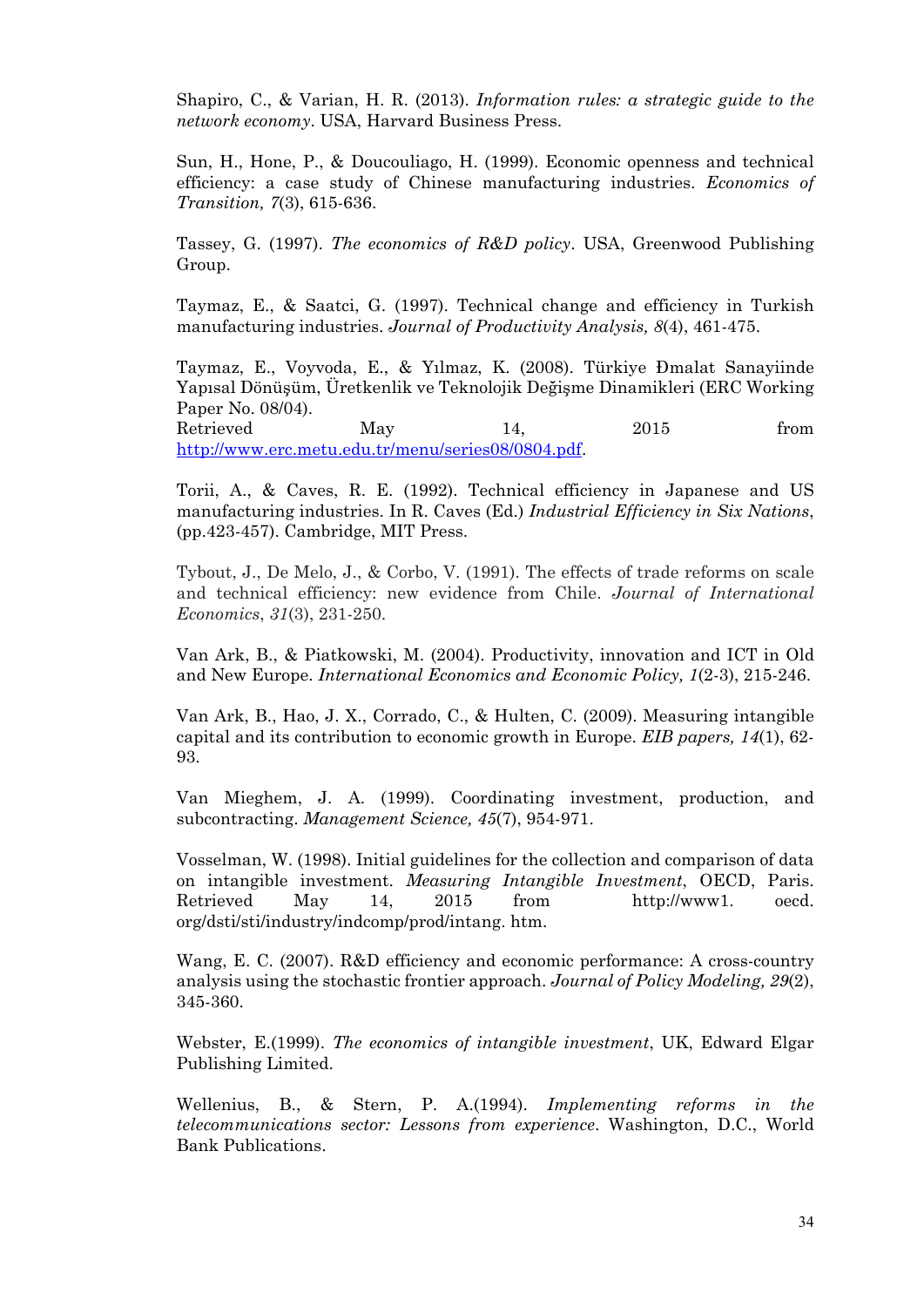Williamson, O. E. (1973). Markets and hierarchies: some elementary considerations. *The American Economic Review*, *63*(2), 316-325.

Windrum, P., Reinstaller, A., & Bull, C. (2009). The outsourcing productivity paradox: total outsourcing, organisational innovation, and long run productivity growth. *Journal of Evolutionary Economics, 19*(2), 197-229.

Young, A. (1998). Towards an interim statistical framework: selecting the core components of intangible investment. *Measuring Intangible Investment*, OECD, Paris. Retrieved May 14, 2015 from http://www1. oecd. org/dsti/sti/industry/indcomp/prod/intang. htm.